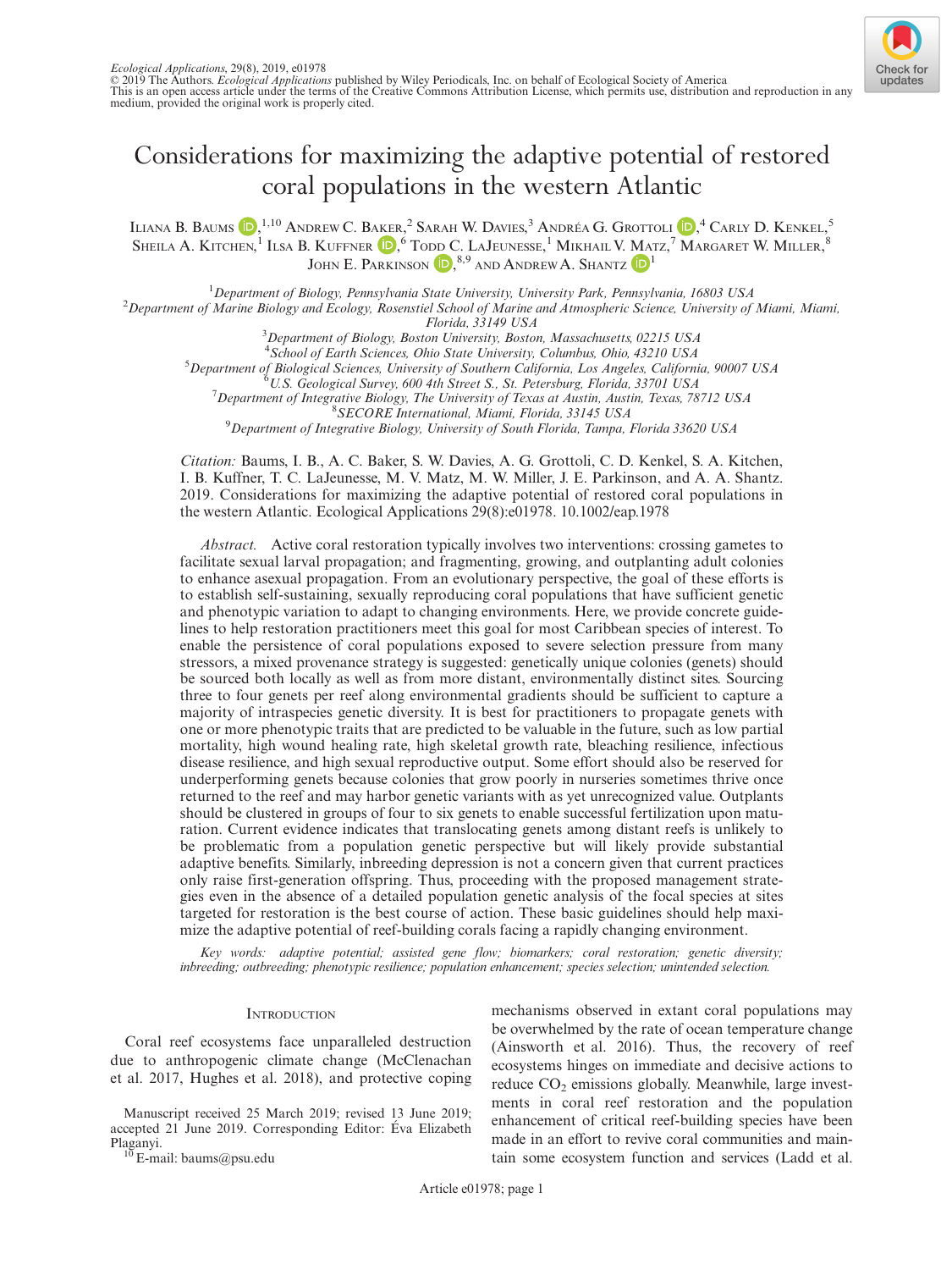2018). Technologies such as artificial selection or genetic engineering are being contemplated to "design" coral populations capable of withstanding current and future environmental challenges. However, field applications of these technologies are not yet ready (van Oppen et al. 2015, Torda et al. 2017, Cleves et al. 2018). Challenges include our rudimentary understanding of the genetic basis of traits that will be essential in the future and limited knowledge of their interactions (i.e., trade-offs; Muller et al. 2018), as well as logistical difficulties of propagating and outplanting engineered corals at ecologically significant scales. Protocols for assessing the risks associated with such interventions are being developed but have yet to be widely adopted (Baums 2008, IUCN/SSC 2013).

We contend that currently the best approach to improve reef resilience via direct, restoration-focused intervention is to harness and foster the adaptive genetic diversity that is already present in coral populations while efforts to reduce greenhouse gas emissions continue (Kleypas et al. 2016, Bay et al. 2017, Matz et al. 2018). Every coral species exists across a variety of environmental gradients, some of which occur over small spatial scales (e.g., fore, back, and patch reefs) while others occur over very large ones (e.g., across ocean-basins). There is mounting evidence that corals genetically adapt to their local conditions (Polato et al. 2010, Barshis et al. 2013, Kenkel et al. 2013, Dixon et al. 2015), so each species is in fact a system of sub-populations adapted to diverse environments and connected by larval migration. In linked sets of metapopulations, global change could be rapidly matched by the recombination of pre-existing adaptive genetic variants, i.e., adaptation based on standing genetic variation (Hermisson and Pennings 2005, Baums 2008, Whiteley et al. 2015). Increasingly severe and frequent mortality events have already led to widespread and continued loss of coral cover (Eakin et al. 2010, Smith et al. 2013, Precht et al. 2016, Walton et al. 2018) and exerted strong selection pressure on these metapopulations. Therefore, adaptation is likely to be rapid: survivors of high mortality events are particularly robust and may be expected to eventually spawn a new generation of better-adapted corals (Libro and Vollmer 2016, Muller et al. 2018). However, reduced connectivity between these metapopulations, lower fertilization rates because colonies are spread further apart (i.e., allee effects; Knowlton 2001), and universally declining environmental conditions across most reef sites reduce the realization of this potential. If local genetic variation can be maintained, environmental conditions can be stabilized, and genetic exchange among populations can continue unimpeded, adaptation may allow corals to keep pace with climate change for the next 100 years or longer (Matz et al. 2018). In this context, many interventions are available now that can help maintain high local genetic variation and continued exchange among populations.

From this evolution-centric perspective, the goal of restoration is to establish self-sustaining, sexually reproducing coral populations thereby promoting continuous genetic adaptation of the species, both locally and throughout its range. This approach is congruent with endangered species recovery goals and aligned with but distinct from some current restoration guidelines focused on ecological goals such as coral cover or habitat provision. Measuring success using these metrics by themselves may be insufficient to ensure the long-term future of restored corals, as ecological success may only be temporary in the absence of self-sustaining coral populations. Instead, our focus is on providing practical guidelines to maintain the genetic diversity and phenotypic resilience required for corals to survive and produce genetically diverse and viable offspring that could serve as raw material for natural selection. Layering both evolutionary and ecological components will maximize the resilience of restored coral populations.

The need for concrete guidelines is particularly pressing in the Caribbean, where investments in active restoration of coral populations have occurred over the last two decades and continue to increase at a rate that exceeds similar efforts in other regions (Young et al. 2012, Chamberland et al. 2015, Lirman and Schopmeyer 2016). Caribbean reefs also tend to be highly degraded and suffer from long-term recruitment failure of the two major reef-building species, Acropora palmata (Williams et al. 2008) and Orbicella faveolata (Hughes and Tanner 2000), Although some reefs still feature substantial stands of these species, without sexual recruitment they may already be effectively extinct (Honnay and Bossuyt 2005). Most alarmingly, since there is no ecological redundancy in the Caribbean to replace these species in their reef-accretion function, many Caribbean reefs have shifted from net accretional to net erosional states (Kuffner and Toth 2016, Yates et al. 2017). Shifts to net erosional states are now a global phenomenon (Perry et al. 2018), with concomitant increases in the vulnerability of coastal communities to inundation and shoreline erosion throughout the tropical world (Beck et al. 2018, Storlazzi et al. 2018). Although outplanting corals using nursery-propagated stock can help restore some ecological functions (Montoya Maya et al. 2016) and may buy time to prevent regional extirpation, without sexual recombination and the shuffling of alleles to promote adaptation, the long-term future of these corals appears bleak.

The guidelines presented here aim to re-establish populations that are capable of sexual recruitment and genetic exchange (Fig. 1). These include recommendations on how different reef habitats should be strategically sampled to capture much of the adaptive genetic variants existing in coral populations, and how sampled genets should be outplanted and monitored. We discuss possible enhancements to restoration practices such as routine genotyping of propagated stock, trait-based assessment of genet performance, jump-starting genetic admixture by producing first-generation offspring for outplanting, and promoting long-range genetic exchange ("assisted gene flow," AGF). In addition, because corals host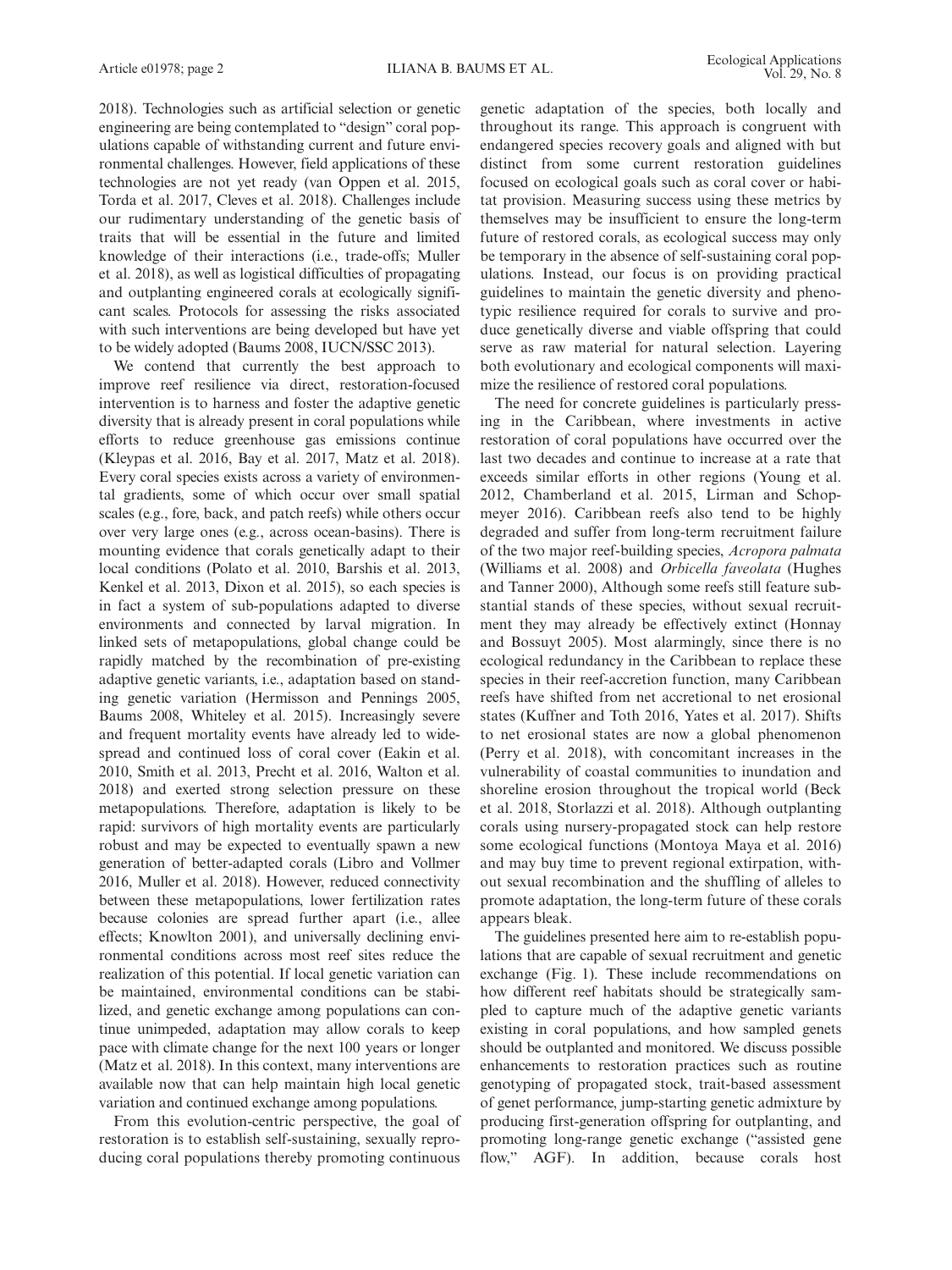

## Aquire genets for propagation

FIG 1. Overview of basic restoration guidelines to maximize the adaptive potential of reef-building corals facing a rapidly changing environment. A genet is defined as a genetically unique colony or collection of colonies (ramets) that can trace their ancestry back to the same sexual reproductive event (i.e., they stem from the same settler and, hence, share the same genome).

photosynthetic micro-algae [family Symbiodiniaceae sensu LaJeunesse et al. (2018)], we also consider possibilities for the management of endosymbiont diversity in restored populations. Finally, we discuss the balance of risks and benefits associated with implementing the recommended strategies. The review is the product of the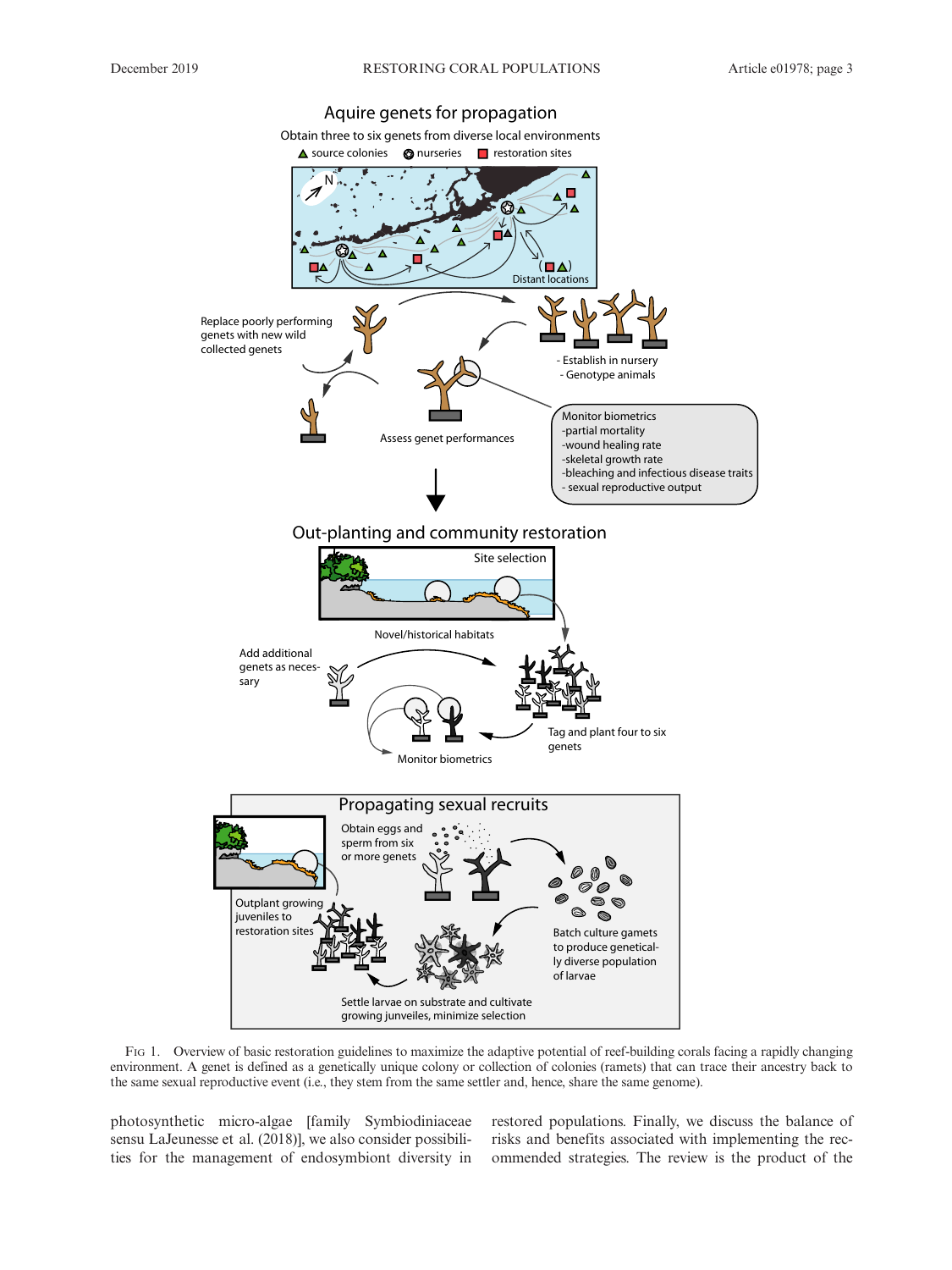Coral Restoration Genetics Working group, one of the five original working groups of the Coral Restoration Consortium (Appendix S1: Section 1).

# PRIORITIZING CORAL SPECIES FOR RESTORATION EFFORTS

Coral species selection for restoration will depend upon the goals of the project, which could include shoreline protection, fisheries habitat provisioning, species conservation, tourism, or a combination thereof. Given that funding, nursery space, and time are limited, we propose that ecosystem-based restoration efforts for Caribbean corals should prioritize species that are (1) foundation reef builders; (2) experiencing severe declines in cover (Appendix S2: Fig. S1); and (3) consistently failing to sexually recruit (Fig. 2). In the Caribbean and western north Atlantic, only a limited number of coral species build reef framework, the overall species diversity is lower, and functional redundancy is limited compared to the Indo-Pacific (Bellwood et al. 2004), making species selection comparatively straightforward. There is a striking lack of sexual recruitment for many of the framework-building species throughout the basin (Hughes and Tanner 2000, Edmunds and Elahi 2007, Williams et al. 2008, Davies et al. 2013a) and recruitment has shifted from long-lived broadcast-spawning species to more weedy brooding species (Rogers et al. 1984, Hughes and Tanner 2000, Green et al. 2008, but see Vermeij et al. 2011).

Current restoration efforts target Acropora cervicornis, A. palmata, Orbicella faveolata, and O. annularis. All are broadcast-spawning species and are among those experiencing widespread population declines and sexual recruitment failure (van Woesik et al. 2014). A. cervicornis takes up the most space in current nurseries (Lirman and Schopmeyer 2016). On some reefs in Belize and the Dominican Republic, A. cervicornis has been restored to high densities (Lirman and Schopmeyer 2016) and outplants are spawning (Carne and Baums 2016). In Florida, a shift to A. palmata and multi-species restoration with an emphasis on reef-building is now underway. Additional efforts have been extended locally to species where extirpation might be imminent (i.e., Dendrogyra cylindrus in the Florida Keys). We suggest that efforts be expanded to target Pseudodiploria spp., Siderastrea siderea, Stephanocoenia intersepta, Montastrea cavernosa, Colpophyllia natans, and Orbicella franksi, as these species each meet two prioritization criteria (Appendix S2: Fig. S1), are already managed in some locations, and are good candidate species for rebuilding reef structure longterm, in part because these species still successfully produce sexual recruits.

For coral taxa that are rare or not major reef builders (e.g., Dendrogyra, Agaricia, Porites, Dichocoenia, Favia), we propose strategic genetic banking as a complementary activity to active restoration (Hagedorn et al. 2012). This compromise will free up resources for major reef builders of immediate concern while safeguarding genetic material for future action on these rare members that increase community diversity and may play important, if unknown, roles in ecosystem processes (Bellwood et al. 2006). Thus, efficient cryo-banking techniques should be developed for species whose gametes can be collected, and ex situ gene banking (i.e., keeping live animals in aquaria) might be considered for others. We also recommend that restoration feasibility studies be conducted for rare species experiencing massive population declines, multi-year sexual recruitment failure, and those that exhibit unique life histories such as Dendrogyra cylindrus (Neely et al. 2018, Chan et al. 2019), to help identify and address challenges associated with restoring these species. Lastly, we propose that species prioritizations should follow an adaptive management strategy under which demographic monitoring of natural and outplanted populations is evaluated every 5–10 years to determine changes in population growth rates  $(\lambda)$  or sexual recruitment rates (which serve as a reasonable proxy when  $\lambda$  cannot be estimated). Sexual recruitment rates can be monitored via both recruitment tiles (Humanes and Bastidas 2015) and genotyping (Box 1; Tables 1, 2; Appendix S3: Section S1).

# CHOOSING CORAL COLONIES FOR RESTORATION: WHO AND FROM WHERE?

Active restoration of the major Caribbean reef builders, specifically the acroporids and the orbicellids, is well underway, and restoration practitioners have already chosen many genets for propagation and outplanting. The classical precept of primum non nocere ("first, do no harm") has traditionally been translated into precautionary concerns about genetic risks, especially preventing genetic swamping or outbreeding depression from affecting the integrity of local populations (Edmands 2007). This premise underlies why the sourcing of restoration material from local areas has been preferred traditionally. This "local is best" (LIB) provenance strategy is sometimes operationally regulated (Tringali et al. 2007), placing strict limits on the geographic range of sourcing corals. However, the poor performance of most local coral populations in recent years suggests that whatever local adaptation is present in these populations may not be adequate to assure persistence as environments continue to change (Williams et al. 2008, 2014b, Chan et al. 2019). Hence, we advise considering more flexible provenancing strategies.

Plant restoration planners have similarly articulated provenance strategies that may improve the prospects for climate adaptation in restored populations (Sgrò et al. 2011, Williams et al. 2014a, Prober et al. 2015, Espeland et al. 2017). The simple approach of selecting warmer adapted genets assumes that predictions of environmental conditions are known and that there are no ecological trade-offs in phenotypes (e.g., poor reproductive performance or poor disease resistance in heat-tolerant genets). Hence, a so-called "climate-adjusted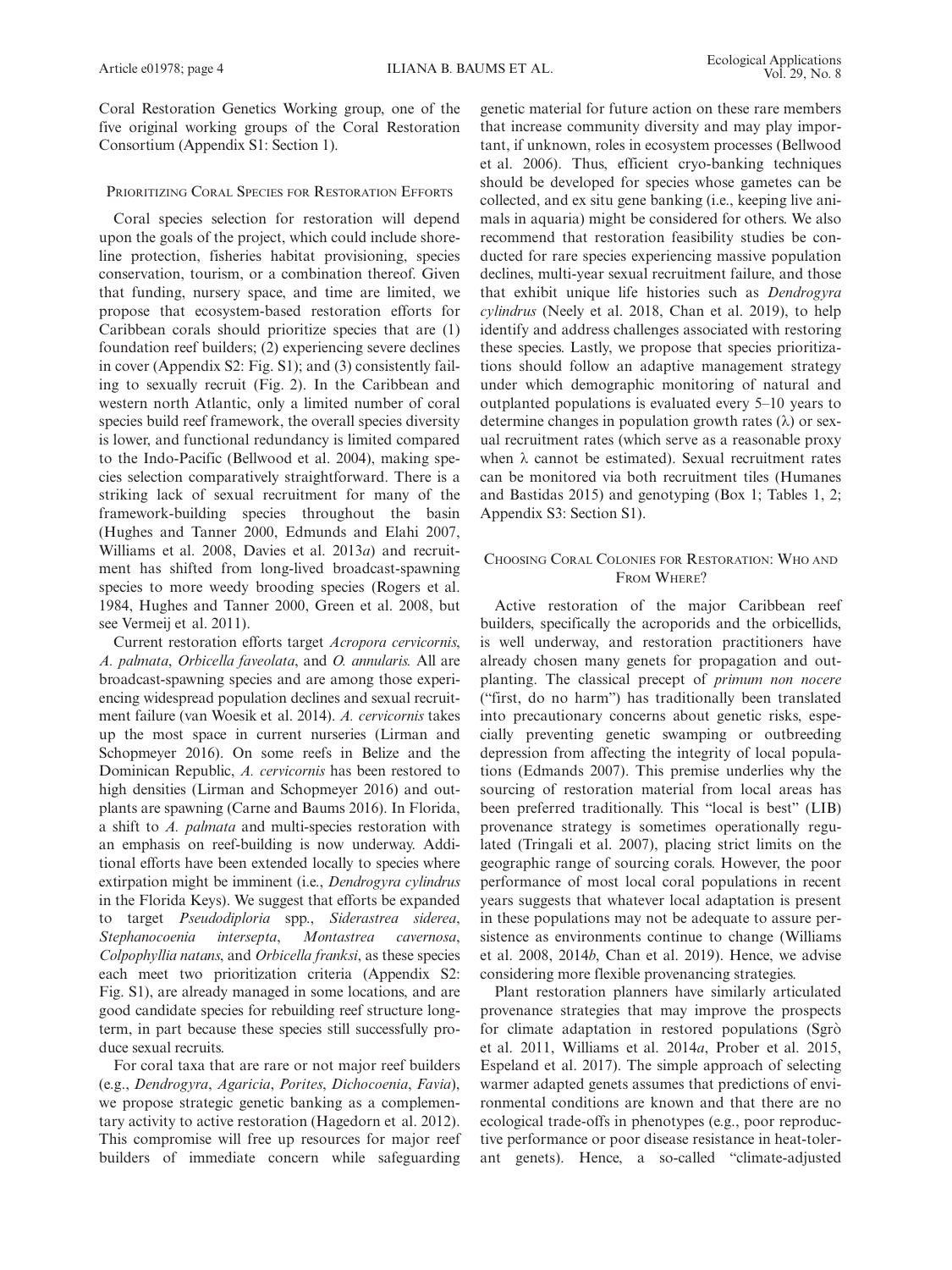#### Box 1: Determining genetic and genotypic diversity of coral hosts and symbionts

Coral host genotypic diversity: In this review, we discuss the importance of both genotypic and genetic diversity on restoration decisions. A "genet" is defined as a genetically unique colony or collection of colonies ("ramets") that can trace their ancestry back to the same sexual reproductive event (i.e., they stem from the same settler and, hence, share the same genome). Genotypic diversity is the total number of genetically distinct individuals (genets) within a population, whereas genetic diversity is the amount of variation between genotypes on the level of individual genes (Fig. 3). To track the genotypic diversity of corals and their symbionts, it is necessary to determine their unique multilocus genotypes (MLGs) via genetic analysis (Appendix S3: Section 1). While various genotyping approaches have been developed for many of the Caribbean coral species, including allozymes, amplification fragment length polymorphisms (AFLP), microsatellites, and single nucleotide polymorphisms (SNPs; Table 1), the latter two are more routinely used in conservation genetics today (Puckett 2017). Furthermore, microsatellite and SNP loci provide higher allelic variation that can be used to discriminate colonies that share a MLG because they were generated via asexual fragmentation versus those colonies that share an MLG because they are closely related (such as siblings).

Tracking symbiont community diversity is also recommended for fragments and reasonably sized juveniles when possible (see Role of Symbionts). The resolution of Symbiodiniaceae genotypic diversity is constrained by the genetic tools available. The standard internal transcribed spacer 2 (ITS2; LaJeunesse 2001) and chloroplast 23S (cp23S; Santos et al. 2002) rDNA markers are usually sufficient to resolve symbionts to approximately the species level. High-throughput methods for ITS2 have been developed (Arif et al. 2014, Quigley et al. 2014, Thomas et al. 2014, Smith et al. 2017), although they inevitably underestimate diversity because ITS2 does not resolve all Symbiodiniaceae species (Parkinson et al. 2015b). Methods thus need to be adjusted depending on whether a particular colony is expected to host only one numerically dominant symbiont species (in which case direct sequencing is appropriate) or if it hosts multiple co-dominant symbiont species (in which case denaturing gradient gel electrophoresis or high-throughput amplicon sequencing are required; Pochon et al. 2018). Finer-scale resolution of symbiont diversity at the sub-species level could be provided by the psbA minicircle non-coding region (Moore et al. 2003, Barbrook et al. 2006, LaJeunesse and Thornhill 2011), microsatellites (Table 1), or SNP markers (currently under development). Genotyping technology: With the increasing scale of restoration activities, genotyping efforts need to be simplified at minimal costs (Appendix S3: Section 1). Technological advancements in high-throughput SNP-based methods such as genotype-by-sequencing (GBS) and reduced representation sequencing methods (collectively called RAD-seq) have made it possible to assess genetic diversity at a large number of single nucleotide variant (SNV) loci for a reasonable cost (Altshuler et al. 2000). However, there is no guarantee that the same set of SNV loci is recovered from each sample in a run or between runs, making clone identification more challenging. Other SNP-based methods using standardized markers, such as target-enrichment capture, RAD capture (Hoffberg et al. 2016), microarrays, and microfluidics, also provide information on the order of  $10^2$ – $10^5$  of variants reproducibly (Table 2; Dixon et al. 2016). Regardless of which new approach is chosen, all these methods present additional hidden challenges, requiring advanced bioinformatic training, computational infrastructure, and increased data storage (Table 2). Because resource allocation is an important consideration for practitioners when selecting a genotyping method, we consider two options in depth for obtaining coral MLGs based on the availability of common laboratory equipment, computational resources, and overall budget (Appendix S3: Section S1).

provenance" strategy (sensu Prober et al. 2015) is favored, which incorporates representation of both local genets and genets from across an environmental gradient skewed toward those coming from populations already experiencing predicted future environmental conditions (Fig. 1).

# Assisted gene flow

A climate-adjusted provenance strategy is recommended when designing assisted gene flow (AGF)

interventions. Such AGF interventions recognize that local adaptation is a characteristic of local populations that can be used to improve the fitness of distant populations, especially in scenarios of rapid environmental change. Deliberate translocation of organisms, propagules, or genes among populations can be an effective means to facilitate the spread of adaptive alleles, particularly in areas where populations have declined to the point where colony density or genetic diversity may be insufficient to support successful sexual production of offspring (e.g., where only one known genet persists,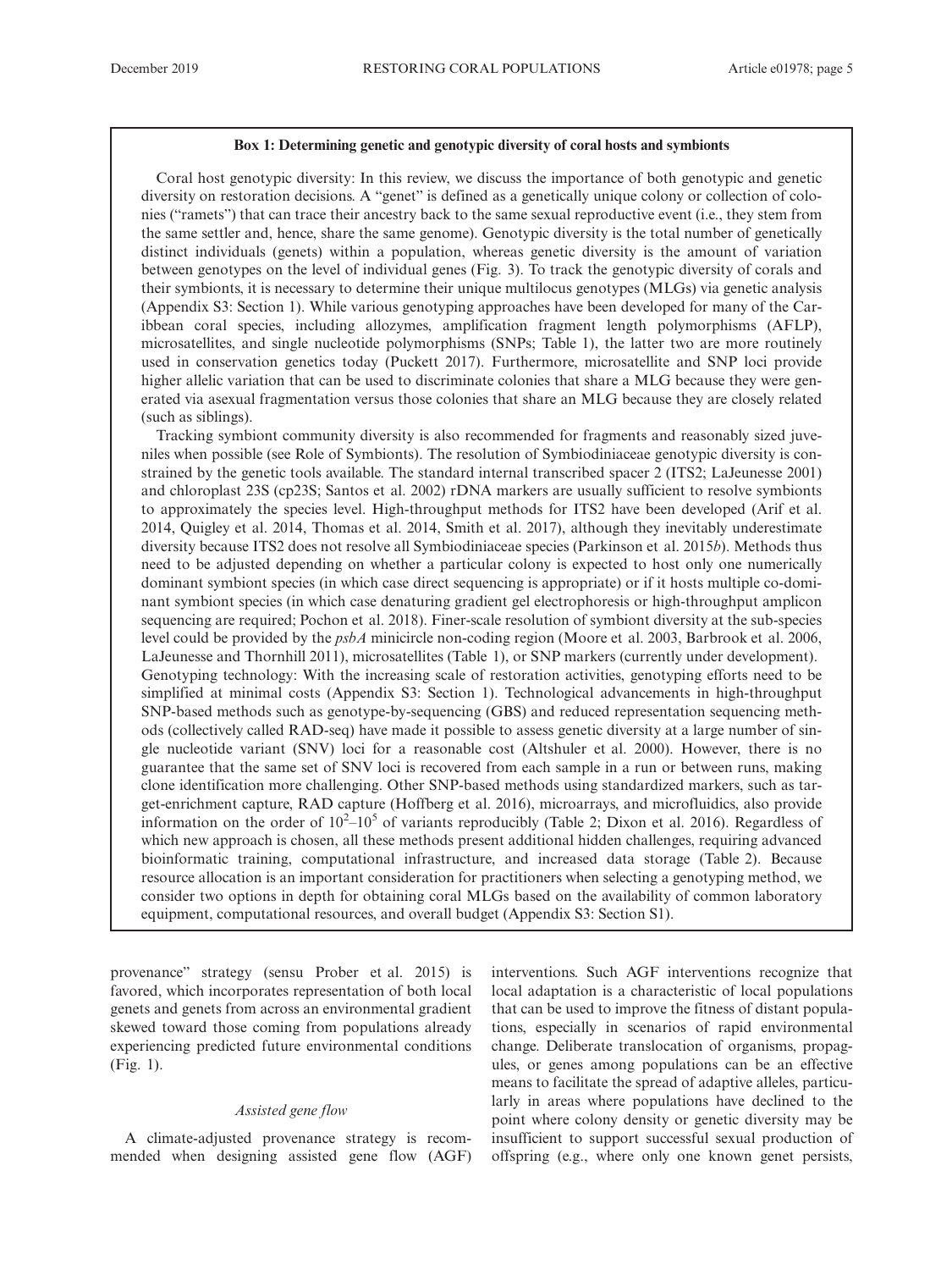(Baums et al. 2006, 2014b). Foundation species with wide ranges and large population sizes can be particularly good candidates for AGF to yield ecosystem-scale benefits (Aitken and Whitlock 2013). Many coral species fit this profile, and AGF was suggested as a viable management strategy for corals as long as a decade ago (Hoegh-Guldberg et al. 2008, Riegl et al. 2011).

Embracing AGF interventions has been suggested by several studies (Hoegh-Guldberg et al. 2008, Dixon et al. 2015, Matz et al. 2018) because corals adapt to local temperature conditions at the genetic level (Polato et al. 2010, Bay and Palumbi 2014, Palumbi et al. 2014, Dixon et al. 2015) and therefore genetic variants conferring heat tolerance should already be present at high frequencies in warm-adapted populations. In some cases, natural migration appears to be sufficient to exchange these adaptive genetic variants among thermal environments (Matz et al. 2018). Nevertheless, assisted translocation could help ensure such exchange, especially because warming ocean temperatures are expected to change dispersal patterns by shortening planktonic periods and altering current speeds and direction (Heyward and Negri 2010, Baums et al. 2013, Figueiredo et al. 2014, Wood et al. 2016). Models based on population genetic data from Acropora millepora, a common coral on the Great Barrier Reef, show that even when immigrants account for as much as 1– 3% of the total population there is still no risk of "migrational meltdown" (a reduction of fitness of local population because of an influx of maladaptive alleles) (Matz et al. 2018). This suggests that human-assisted migration would not pose risks for coral populations still numbering in the tens of thousands, although this may become an issue for populations that have experienced severe declines, such as those in the Florida Keys. Another consideration is the possible limiting effects of cold tolerance when out planting corals sourced from warner environments to colder ones (Howells et al. 2013).

# Nursery and breeding stock selection

In situ nurseries have become an important source for coral stock used in outplanting and breeding efforts. One goal of a nursery should be to ensure good representation of adaptive alleles that are beneficial in various present-day reef environments, encompassing a sizeable portion of adaptive genetic diversity existing within the species. At this time, we rely on only a handful of traits to identify resilient coral colonies that may carry potentially adaptive alleles, we do not know the identity of the potentially adaptive alleles, and we have very few reliable biomarkers (Box 2). Therefore, we propose the following strategies to maximize the chance that nursery collections will capture alleles that help coral species adapt to various environments (Fig. 3).

# Box 2: Biomarkers

Biomarkers have emerged as useful tools in many fields, from plant breeding to human disease prediction. Recently, they have been suggested as attractive candidates for use in coral restoration. In theory, restoration practitioners would use a simple bioassay to uncover information about coral colony performance. This information could then be applied to select colonies for parental stocks in larval propagation, rearing in nurseries, or matching outplants to particular sites in anticipation of future environmental challenges. However, biomarkers are often context- and species-specific (Parkinson et al. 2018a), and therefore multiple markers may be needed depending on the types of information desired. In addition, there are many steps between identifying a potential biomarker and deploying it in the field, and the intermediate steps involved in biomarker development are often overlooked. The process involves four major phases: discovery, validation, field trials, and implementation. At present, the majority of basic scientific research has not progressed past the discovery phase (Parkinson et al. 2018a). Consequently, the costs associated with developing practical biomarkers as predictive tools for selective restoration may be high. While the potential savings in terms of time and effort may justify the initial investment, a cost-benefit analysis must be considered when prioritizing funding for further research in this area at this time.

1. Identify environmentally diverse source reef patches. Within the largest practical area, identify reef sites that differ in their environmental conditions. Ideally, as part of a climate-adjusted provenance strategy, some of these sites would feature projected future conditions, such as elevated temperature, more variable temperature regimes, and/or lower aragonite saturation state. Our current understanding is that local adaptation in corals happens most prominently with respect to depth (Bongaerts et al. 2011, Prada and Hellberg 2013, Cohen and Dubinsky 2015). But other factors can play a role in adaptation such as temperature (Howells et al. 2013), especially its daily range (Palumbi et al. 2014, Kenkel et al. 2015a). Other environmental parameters such as pH (Comeau et al. 2014, Schoepf et al. 2017), turbidity (Anthony 2000, Anthony and Fabricius 2000), or levels of inorganic nutrients may also play a role in local adaptation, though more research into these specific factors will be required. Even in the absence of detailed environmental data, distinct reef habitats can be identified as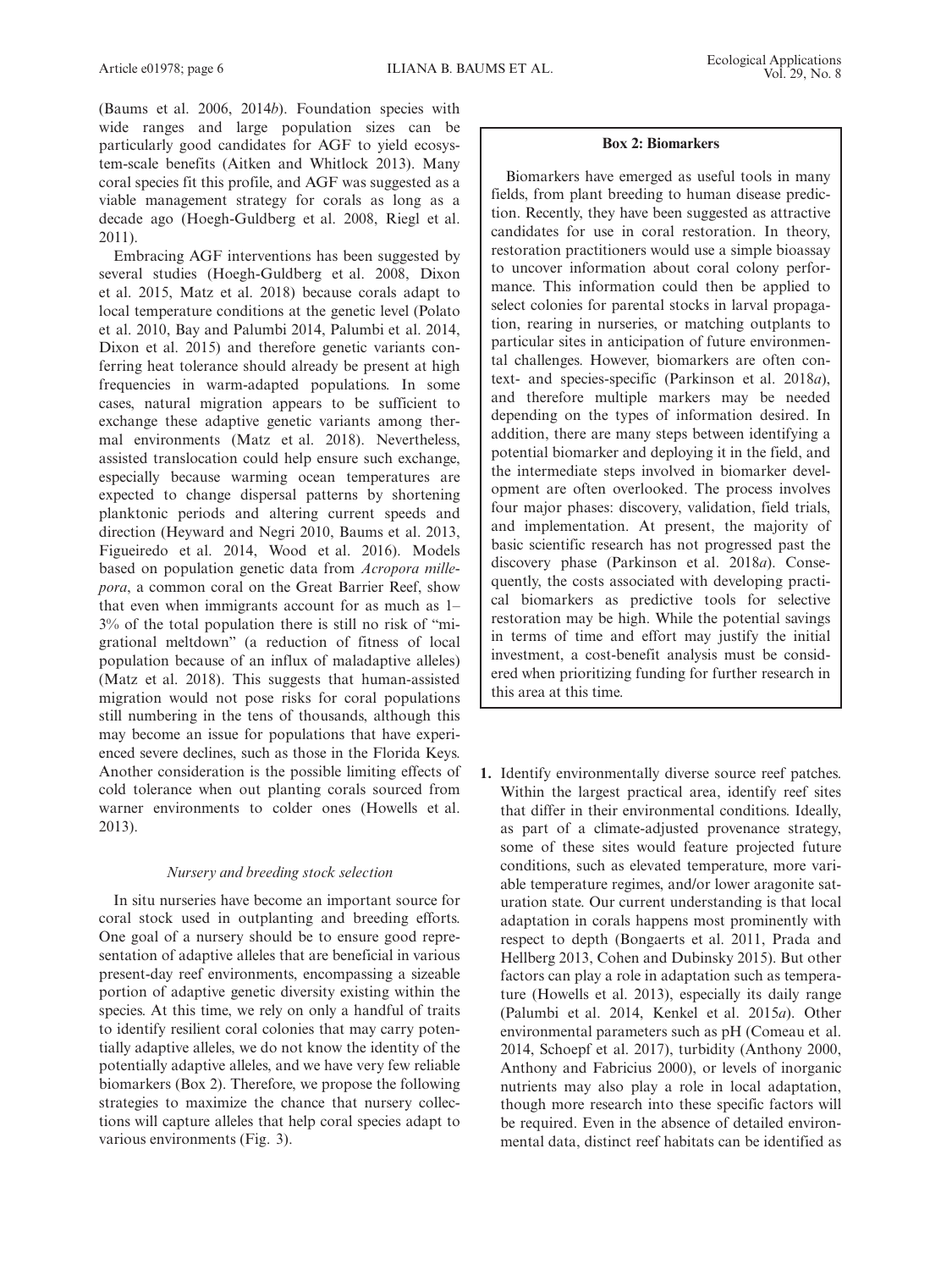| Species                                           | Allozymes | AFLP | Msats                      | <b>SNPs</b> | References                                                                                                                                           |
|---------------------------------------------------|-----------|------|----------------------------|-------------|------------------------------------------------------------------------------------------------------------------------------------------------------|
| Coral                                             |           |      |                            |             |                                                                                                                                                      |
| Acropora cervicornis                              |           |      | $\blacktriangleright$ (12) | ↙           | Baums et al. (2005 <i>a</i> , 2009), Drury et al. (2016)                                                                                             |
| Acropora palmata                                  | ممرا      |      | $\swarrow$ (13)            | ↙           | Baums et al. (2005a, 2009), Devlin-Durante and<br>Baums (2017)                                                                                       |
| Dendrogyra cylindrus                              |           |      | $\blacktriangleright$ (11) |             | Chan et al. (2019)                                                                                                                                   |
| Favia fragum                                      |           |      | $\swarrow$ (15)            |             | Carlon and LippE (2008)                                                                                                                              |
| Orbicella annularis                               | ممرا      | مما  | $\swarrow$ (14)            | ➤           | Van Veghel and Bak (1993), Lopez et al. (1999),<br>Fukami et al. (2004), Severance et al. (2004),<br>Davies et al. $(2013b)$ , Prada et al. $(2016)$ |
| Orbicella faveolata                               |           | مما  | $\blacktriangleright$ (9)  | مما         | Fukami et al. (2004), Lopez et al. (1999),<br>Davies et al. $(2013b)$ , Prada et al. $(2016)$                                                        |
| Montastrea cavernosa                              |           | مما  | $\swarrow$ (14)            |             | Shearer and Coffroth (2004), Brazeau et al. (2013),<br>Serrano et al. (2014), Jarett et al. (2017)                                                   |
| Porites astreoides                                | ممرا      | مما  | $\swarrow$ (15)            |             | Weil (1992), Brazeau et al. (1998), Shearer and<br>Coffroth (2004), Kenkel et al. (2013), Serrano et al. (2016)                                      |
| Symbiont                                          |           |      |                            |             |                                                                                                                                                      |
| Symbiodinium<br>microadriaticum<br>(ITS2 type A1) | مما       |      |                            |             | Schoenberg and Trench (1980)                                                                                                                         |
| S. "fitti" (ITS2 type A3)                         |           |      | $\swarrow$ (13)            |             | Baillie et al. $(2000a, b)$ , Pinzón et al. $(2011)$ ,<br>Baums et al. $(2014a)$                                                                     |
| Breviolum "dendrogyrum"<br>(TTS2 type B1)         |           |      | $\boldsymbol{\nu}(7)$      |             | Santos and Coffroth (2003), Pettay and LaJeunesse (2007),<br>Chan et al. (2019)                                                                      |
| <b>B</b> . endomadracis<br>(TTS2 type B7)         |           |      | $\blacktriangleright$ (3)  |             | Santos and Coffroth (2003), Pettay and LaJeunesse (2007)                                                                                             |
| B. minutum (ITS2 type B1)                         |           |      | $\blacktriangleright$ (3)  |             | Santos and Coffroth (2003), Pettay and LaJeunesse (2007)                                                                                             |
| B. psygmophilum<br>(TTS2 type B2)                 |           |      | $\blacktriangleright$ (6)  |             | Pettay and LaJeunesse (2007), Grupstra et al. (2017)                                                                                                 |
| Durusdinium trenchii<br>(ITS2 type D1a)           |           |      | $\blacktriangleright$ (17) |             | Pettay and LaJeunesse (2009), Wham et al. (2011)                                                                                                     |

TABLE 1. An overview of different genotyping methods employed for Caribbean coral species and their symbionts.

Notes: AFLP, amplification fragment length polymorphism; Msats, microsatellites; SNPs, single nucleotide polymorphisms. A indicates that the method was used for that species. Numbers in parenthesis give the number of microsatellite loci available.

|  |  |  | TABLE 2. Comparison of the microsatellites and SNP genotyping methods |
|--|--|--|-----------------------------------------------------------------------|
|  |  |  |                                                                       |

|                                 |                 | SNP-based methods              |               |               |                            |               |  |
|---------------------------------|-----------------|--------------------------------|---------------|---------------|----------------------------|---------------|--|
| Measure                         | <b>Msats</b>    | Targeted-enrichment<br>capture | Microarray    | Microfluidics | Traditional<br>GBS/RAD-tag | RAD capture   |  |
| No. markers                     | 10 <sup>1</sup> | $10^2$                         | $10^3 - 10^5$ | $10^2$        | $10^3 - 10^5$              | $10^2 - 10^3$ |  |
| Minimum no. samples             |                 | 6                              | 96            | 96            |                            |               |  |
| Sample preparation <sup>†</sup> | moderate        | moderate                       | low-moderate  | low           | low-moderate               | low-moderate  |  |
| Technical expertise†            | moderate        | high                           | moderate      | moderate-high | high                       | moderate      |  |
| Computational resources §       | low             | high                           | moderate      | moderate      | high                       | moderate      |  |
| Reproducible between labs¶      | moderate        | high                           | high          | high          | high                       | high          |  |
| Estimated price per sample      | <b>US\$50</b>   | <b>US\$450</b>                 | <b>US\$50</b> | <b>US\$10</b> | <b>US\$75</b>              | US\$50-70     |  |

† Low, library preparation and sequencing can be completed at a core-facility provider; moderate, multiple-day process but limited hands-on time.

‡ Based on training requirements. Low, minimal training; moderate, some advanced training; high, highly advanced training (Grover and Sharma 2016).

§ Based on the computational resource demands. Low, analyzed on a standard computer with minimal storage; moderate, analyzed on standard computer with large data storage requirements; high, analyzed on high-performance computer with large data storage.

¶ Sensitivity of the method to differences between laboratories or sequencing facilities. Moderate, analysis can be impacted by laboratory conditions (e.g., different PCR buffer or PCR machine can result in loci running at different sizes) and experience of user; High, analysis can be impacted by high sequencing error rates, but genotype calls are not influenced by user.

sites hosting noticeably different communities of reef organisms. For the success of the sourcing strategy it is important to sample as widely as possible along

environmental gradients, in the same depth range as the target restoration sites. The latter is because corals from deep reef habitats  $(>15-20 \text{ m})$  may be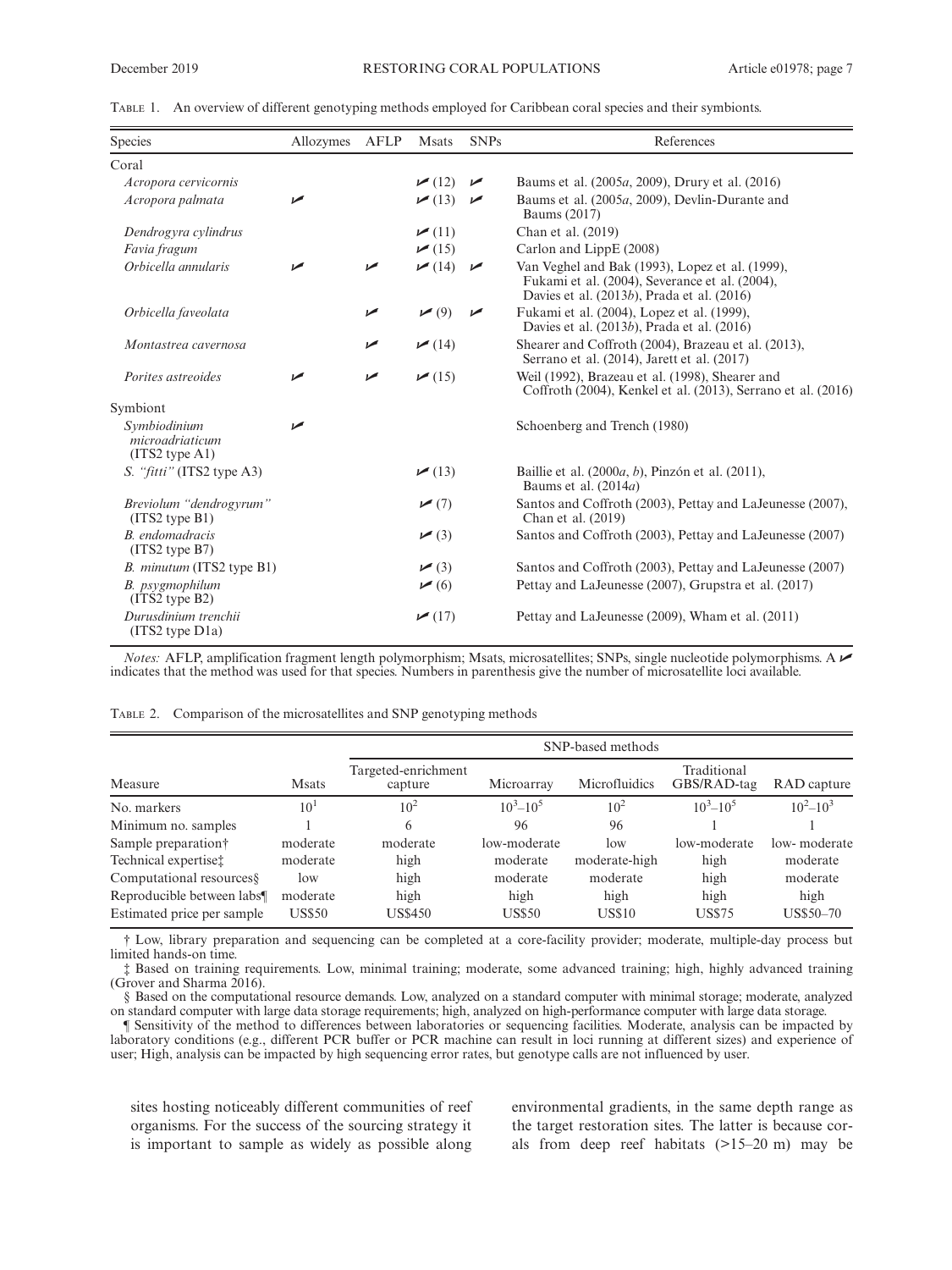partially or completely reproductively isolated from shallow populations of the same species (Prada and Hellberg 2013, Serrano et al. 2014, 2016, Bongaerts et al. 2017) and may be unsuitable for propagation in shallow nurseries or for restoration of shallow sites.

2. Select colonies for propagation. Collect three to six coral genets per patch, selecting healthy colonies that show some difference in morphology and/or size. They should be growing some distance apart (>5 m; Baums et al. 2006, Foster et al. 2007) to maximize the chance of sampling distinct genets rather than clonemates (Box 1). Collecting just a few colonies per patch might seem insufficient but just three or four diploid colonies would contain about one-half of all common alleles (frequency >5%) present in a population (Fig. 3). Thus, sampling of three to four colonies from a patch would capture many, if not most, alleles

that are locally adaptive since such alleles are expected to be common within the patch due to natural selection.

3. Monitor, replace, and repeat. Propagate selected colonies in the nursery and monitor their performance (see Phenotypic traits of propagated corals). If some corals show poor fitness in the nursery, replace them with other genets from the same patch or habitat type. Excluding poorly performing genets is unlikely to affect representation of the adaptive genetic diversity in the nursery provided representation of all habitat types is maintained. However, it is possible that local adaptation to some reef environments would prove incompatible with the nursery, which is itself a distinct habitat. Although genetic variants in these corals are still valuable as part of the adaptive genetic diversity of the species, we suggest triaging



FIG 2. Coral reproduction. (A) Most reef-building species in the Caribbean are self-incompatible hermaphroditic broadcast spawners. Adult colonies release egg–sperm bundles that float to the surface where they break apart and mix with gametes from other colonies of the same species. After fertilization and development, larvae settle onto the reef, metamorphose into primary polyps, and grow into new genets. (B) Over time, genets may fragment. These fragments can reattach to form new ramets of the same genet. A genet is defined as a genetically unique colony or collection of colonies (ramets) that can trace their ancestry back to the same sexual reproductive event (i.e., they stem from the same settler and, hence, share the same genome). Adopted from Devlin-Durante et al. (2016).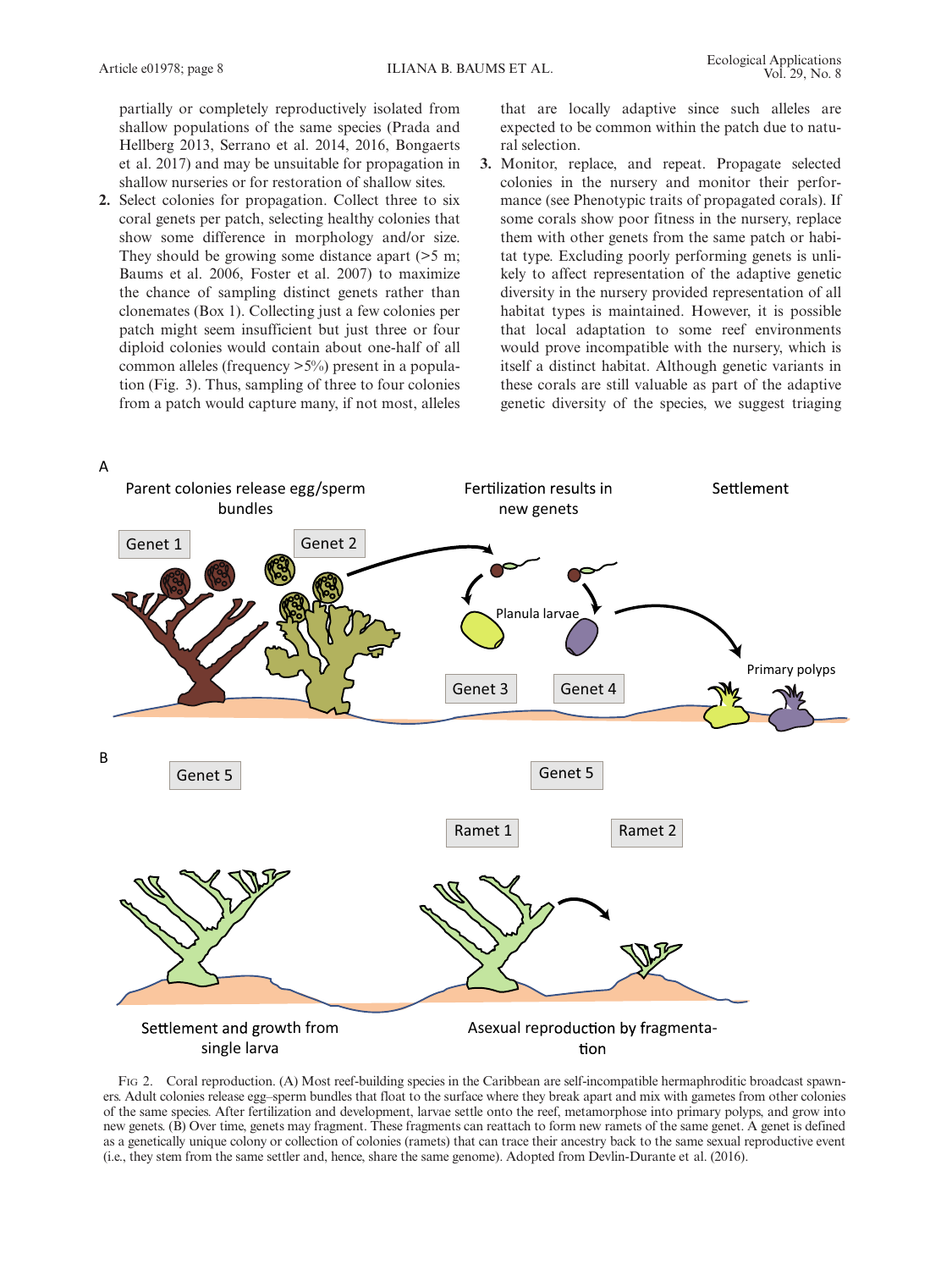

FIG 3. Capturing allelic diversity for coral conservation. Sampling of relatively few genets from a population is sufficient to capture most common alleles. (A) Proportion of alleles observed when sampling a certain number of genets  $(N_{\text{ind}})$  from a population, depending on the allele frequency. For an allele of frequency  $P$ , the probability of not observing it among  $N$  diploid genets is  $(1 - P)^{2N}$ . Hence, the probability of observing such an allele, which is the same as the proportion of such alleles across the whole genome that are observed, is  $1 - (1 - P)^{2N}$ . (B) The proportion of common alleles (allele frequency  $P > 0.05$ ) depends on their allele frequency in three species of reef-building corals and can be calculated based on single nucleotide polymorphism (SNP) data. The three species (Acropora millepora, Orbicella faveolata, and Acropora cervicornus) have broadly similar distributions of their common alleles, despite substantial phylogenetic and geographic separation. (C) Proportion of common SNP alleles represented within a certain number of sampled genets. A sample of just three genets captures >50% of all SNP alleles found in more than 5% of all genomes in the population, and 12 genets capture 90% of them. (D) Proportion of common alleles represented calculated based on microsatellite loci for Acropora palmata. Note that due to higher mutation rate of microsatellites they require four rather than three genets to represent >50% of alleles.

such cases (i.e., omitting genets that perform poorly in nurseries) or omitting the nursery stage by rearing fragments at the native reef (protocols for this are under development; Fragments of Hope, personal communication). If survival and growth is merely suboptimal in nurseries rather than absent, then propagating poorly performing genets in the nursery at a minimal level may be warranted if they are performing particularly well during outplanting and have other desirable traits (O'Donnell et al. 2018).

The resulting minimum number of coral genets for each species propagated in a nursery should be on the order of 20–25 and include representatives from reef sites spanning the full range of environmental variation occupied by the species within the restoration jurisdiction. This number of genets would contain >95% of the common alleles present locally within a species (Fig. 3). This approach still omits most of the genetic diversity existing within a species simply because the clear majority of natural genetic variants are rare. In fact, by far the most common type of genetic variant is a singleton, an allele present in a single genet of the species. However, to capture these would require sampling essentially all genets in a species, an approach that is not practical. Rare alleles are by no means useless; while they might not be adaptive at present (given their low abundance) they might become adaptive in the future, when conditions change. Indeed, long-term adaptation will eventually require replacement of present-day common adaptive alleles with new ones that are currently rare or even nonexistent (requiring a new mutation to arise). Despite this, comprehensive sampling of alleles that are currently common serves a very important purpose: it gives the restored population a better chance of surviving in the immediate future. With climate-adjusted provenancing, survival trajectories might be extended by several decades. The longer-term survival of a restored population will only be ensured if gene flow occurs with adjacent populations (introducing immigrants from other populations that bear novel adaptive alleles), or if adaptive mutations occur within the restored population.

## Sexual propagation and selection of donor colonies

The short-term adaptive response based on common alleles outlined in the previous section can only happen if outplanted genets reproduce sexually to generate novel allele combinations. Without offspring of such crosses recruiting back to the restored reef, the scope for natural selection cannot extend beyond the originally outplanted genets, and no further adaptation would be possible (barring somatic mutations and genotypic mosaicism; Van Oppen et al. 2011). In this regard, outplanting hundreds or thousands of lab-reared, sexually produced offspring instead of (or in addition to) adult coral fragments is promising because it would accelerate the process of genetic restoration by one generation. Outplanting sexually produced offspring would be especially valuable for species experiencing long-term failure of natural recruitment, such as the Caribbean acroporids and orbicellids. Currently in the western Atlantic, gametes for larval production are harvested from wild populations, as well as from fragments in nurseries, via colony netting and subsequent ex situ fertilization in culture vessels. Larval offspring are eventually returned to the field at various stages of development. Sexual propagation and selection of donor colonies should be based on the following strategies.

Maximize fertilization success.—Most major reef-building coral species are broadcast spawners that are highly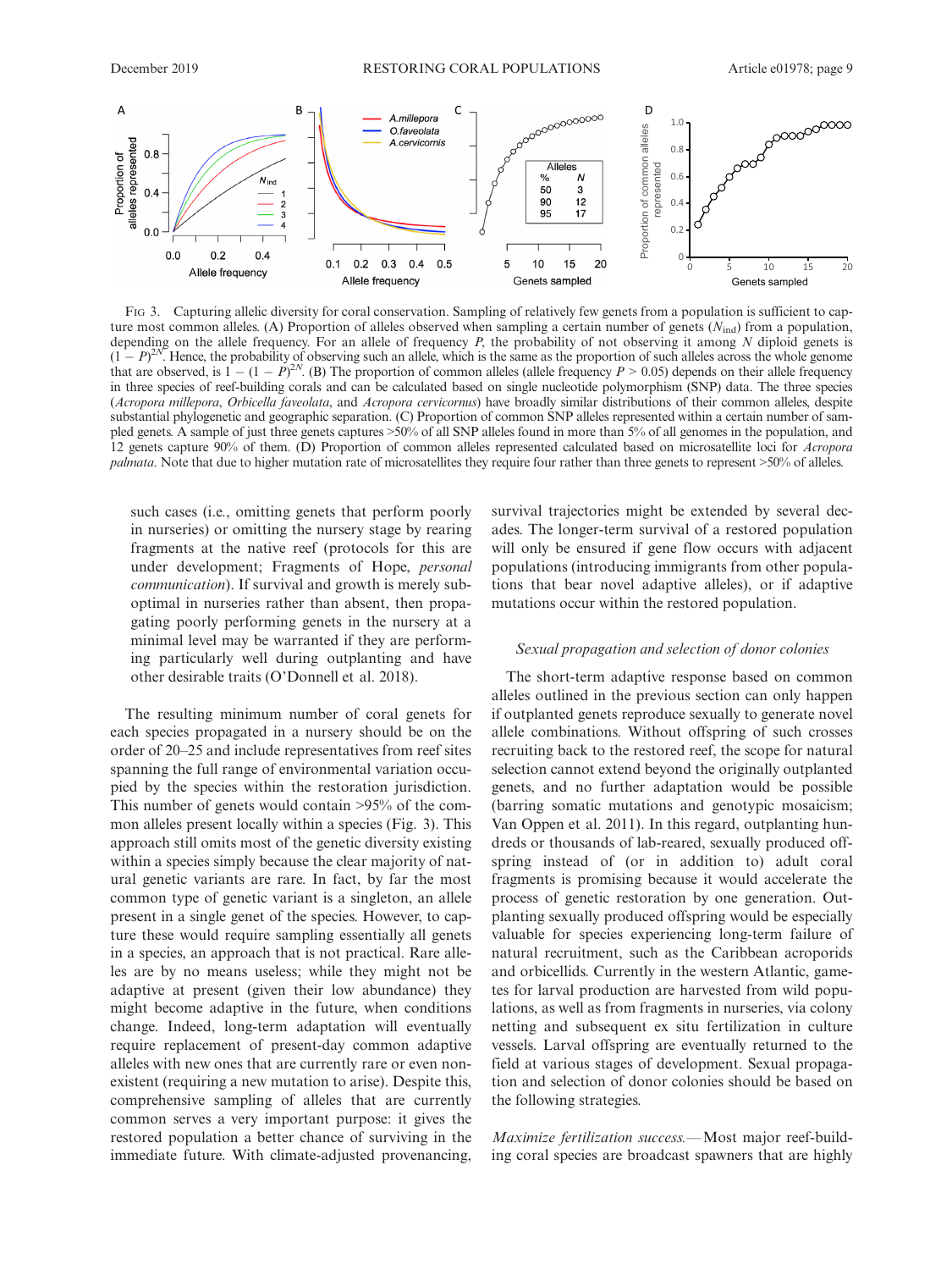outbred and genetically diverse (Baums 2008, Baird et al. 2009). Therefore, it is usually not necessary to determine their relatedness to avoid inbreeding because the likelihood of picking two parents in natural populations that are closely related as a result of sexual reproduction (i.e., are siblings) is vanishingly low (Fig. 2). It must be noted, however, that some Caribbean reef builders (Acropora spp., Orbicella spp., D. cylindrus) can be highly clonal (Fig. 2), where neighboring colonies are genetically identical due to asexual fragmentation (Baums et al. 2006, Foster et al. 2007, Miller et al. 2017). These species are hermaphroditic, but are practically self-incompatible, and consequently successful sexual reproduction requires gametes to be available from (at least) two different genets (Fogarty et al. 2012, Baums et al. 2013). To minimize the chance of harvesting gametes from the same genet, it can be helpful to sample colonies that are relatively far apart  $(5 \text{ m})$ (Baums et al. 2006, Foster et al. 2013). The only definitive solution to the clonality problem is to genotype sampled corals (Box 1), which is highly recommended if the budget allows (Appendix S1–S3). Because broadcast-spawning species typically acquire their algal symbionts from the environment horizontally each generation, effects of breeding design on the population structure and diversity of these symbionts are not a major concern (however, the situation may be different for species that transmit their Symbiodiniaceae from parent to offspring vertically each generation; see Role of Symbionts). In some regions, sexual compatibility can be surprisingly low among conspecific Caribbean acroporids and orbicellids (Fogarty et al. 2012, Baums et al. 2013, Miller et al. 2017), for unknown reasons. For example, there are no data supporting the notion that corals from contrasting environments have lower crossfertilization rates. Dixon et al. (2015) crossed colonies from very different thermal regimes and did not observe any differences in fertilization rates (it was nearly 100% for both between- and within-population crosses). In addition, the typical lack of genetic structure across environmental gradients for broadcast-spawning corals speaks of the absence of strong reproductive barriers imposed by environmental differences (Ayre and Hughes 2000, Baums et al. 2005b, Davies et al. 2015b), except across large depth gradients (Prada and Hellberg 2013). Whether sexual compatibility is determined entirely by genetics or is also context-dependent remains an open question. Nevertheless, because even a modest percentage of unfertilized eggs in larval cultures can cause significant overall mortality (Pollock et al. 2017), the fertilization success of a coral genet should be monitored whenever possible to improve breeding outcomes. Fertilization success between two-parent crosses is easily measured by counting the proportion of cleaving eggs two hours post-fertilization, whereas measuring fertilization success of single parental genets in batch cultures requires genotyping of offspring (Baums et al. 2013, Davies et al. 2015a). Fertilization success is highly

dependent on gamete concentration (Oliver and Babcock 1992, Levitan et al. 2004) with optimum in the range of 10<sup>6</sup> cells/mL. Because, fertilization also declines with gamete age (Oliver and Babcock 1992, Fogarty et al. 2012), the recommended strategy is to use fresh gametes whenever possible. Maximizing parental diversity of batch cultures (more than two parental donors) is the next most important goal. Detailed instructions on how to increase larval survival rates are available from The Nature Conservancy (2018).

Use larval crosses to increase local genetic diversity or sexual recruit numbers.—During spawning, gamete output is often disproportionate, where one genet provides more spawn than other parents. When designing batch cultures, considerations about the combination of parents and the relative contribution of each parent to the batch will depend on the goal of the breeding program. If the goal is to maximize the genetic diversity of offspring, it is important to ensure equal contribution of parents to the batch culture. However, if the goal is to create the largest number of larvae regardless of their genetic diversity, then all gametes should be added to the culture. We propose that batch cultures for restoration should include at least six parents (Iwao et al. 2014), and more when possible.

Maximize settler survival.—Survival of outplanted recruits is currently low and presents a bottleneck to the success of sexual recruitment strategies. However, examples of sexual recruits that have survived to sexual maturity and now spawn predictably each year exist (Guest et al. 2014, Chamberland et al. 2016, dela Cruz and Harrison 2017). Settlers survive better when competition with benthic macro- and turf algae is low and predation pressure from coral predators is reduced (e.g., Hermodice carunculata, Coralliophila abbreviata), thus careful site selection for outplanting is paramount (see Outplanting strategies).

Enhance adaptation potential via assisted gene flow.— Crossing corals and outplanting offspring may be a particularly effective means of AGF. Donor colonies sourced from widely separated and environmentally divergent reefs might be expected to show low survivorship if directly transplanted from one site to another. In contrast, their first-generation offspring would be expected to show greater phenotypic variation, allowing at least some of them to thrive in either parental habitat. In corals, non-heritable maternal effects can also have an important impact on the physiology and stress tolerance of early life cycle stages (Dixon et al. 2015, Kenkel et al. 2015b). This can potentially be harnessed to further improve the chance of survival of first-generation offspring upon transplantation: whenever possible, mothers (i.e., egg donor colonies) should come from the habitat into which the first-generation offspring are going to be outplanted. While the occurrence of outbreeding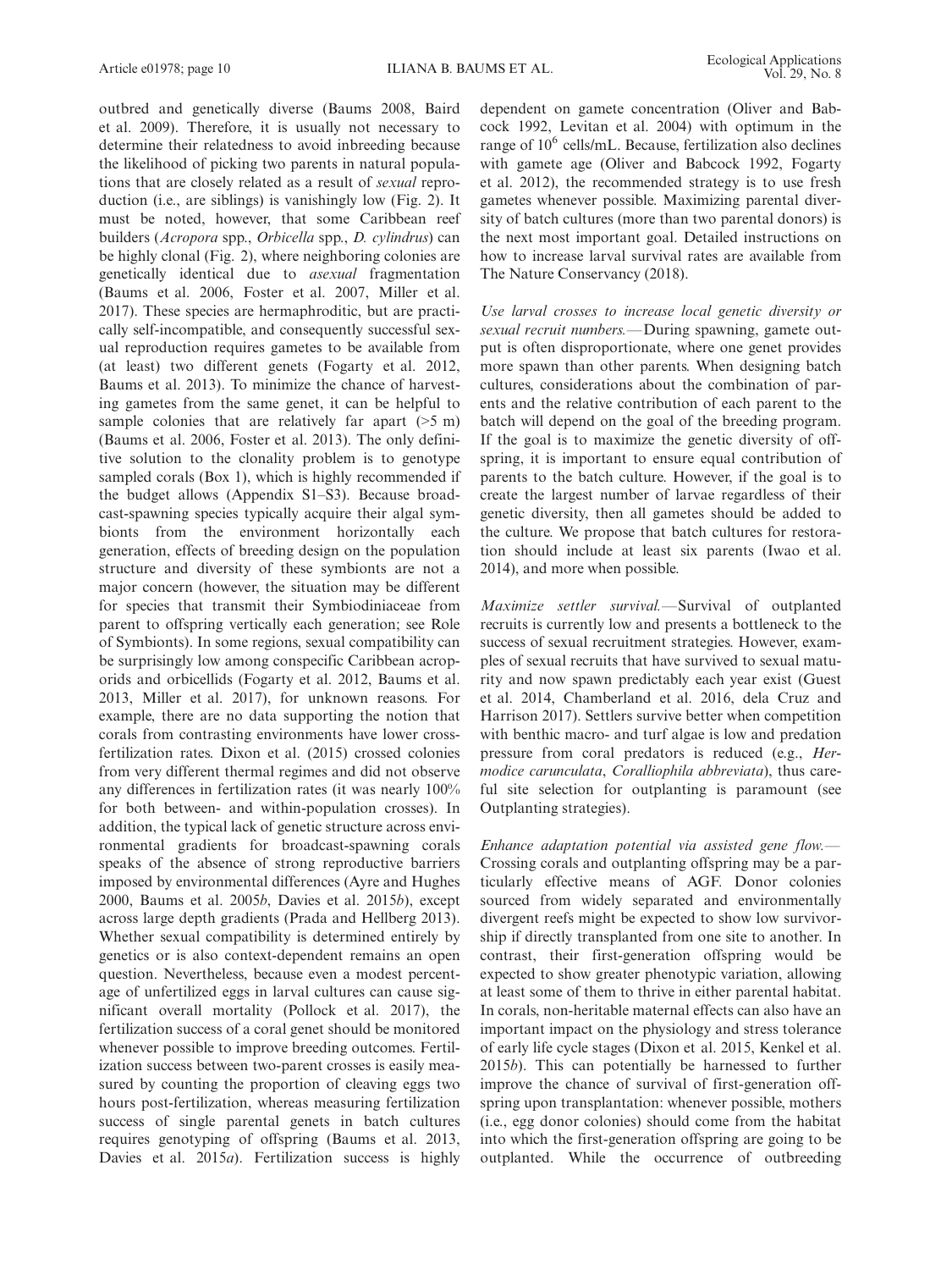depression has never been directly tested in corals, observations in other animals as well as plant species indicate that the risk of outbreeding depression is likely low and should not prevent coral restoration action, especially in local populations that are rapidly declining (Ralls et al. 2018).

Interspecies hybridization.—Scleractinian corals have a long history of interspecies hybridization (Veron 1995). General evolutionary principles dictate that the long- term fitness of hybrids must be lower than the fitness of the "purebred" species, otherwise the species would have merged and would not exist as separate units. However, if hybrids can successfully back-cross (reproduce with the purebreds), they could provide a way to exchange adaptive genetic variation among constituent species. Hybrid corals occur naturally in the Indo-Pacific as well as the Caribbean (Willis et al. 2006). In Caribbean acroporids, hybrids between A. palmata and A. cervicornis exhibit a wide range of morphological variation, and are often found in very shallow, high light environments (Vollmer and Palumbi 2002, Fogarty 2012). As a source for novel morphological diversity, hybridization is an attractive restoration target to enhance reef habitat structure (though clearly not for species recovery). There is little concern about genetic swamping of parental species with hybrid alleles: although these hybrids produce viable gametes (Fogarty 2012), later generation genets are still rare in the population and both parental species have very low rates of successful natural sexual reproduction. In the *Orbicella* species complex, interspecies hybrids are also observed but occur at different frequencies across the Caribbean and perhaps over depth gradients (Fukami et al. 2004). In both hybrid complexes, the hybrid phenotypes may be useful for unique restoration applications such as restoring reef structure in deep, very shallow, or sheltered habitats. Additionally, preliminary lab studies have verified that hybrid Acropora offspring can show improved performance in exposure to elevated temperature and  $CO<sub>2</sub>$ conditions. The limited space in nurseries may dictate that practitioners prioritize rearing purebred parents, but at least for sexual larval production, gametes of opportunity may be used to generate interspecies crosses. The outplanting strategy for these hybrid settlers should follow the same recommendations as for the purebred parents (see Outplanting Strategies).

# Phenotypic traits of propagated corals

Given the lack of predictive tools for selecting genets a priori (Box 2), genets will likely perform differently during the propagation phase than they do on the native reef. Performance depends on interactions between genets and their local environment that are difficult to predict (Lirman et al. 2014b, Drury et al. 2017, O'Donnell et al. 2018) and trade-offs between desirable traits, such as growth and thermal tolerance, may occur (Ladd et al. 2017). Thus, maintaining phenotypic diversity in outplant populations is essential. To that end, tracking key traits in nursery populations will not only help restoration practitioners optimize nursery stocks but can ensure that a diverse suite of potentially important traits is included in outplanting designs. However, traits are not all equally relevant to success and measuring some traits can be challenging, time consuming, and cost prohibitive, diverting resources from essential tasks such as outplanting and nursery maintenance. Therefore, establishing consistent practical guidelines for collecting the most informative data will be important to optimally manage nurseries.

While most genets can survive and propagate in nursery conditions, there are often more genets available within a nursery's area of interest than can be maintained. When this is the case, traits that can help guide which genets to propagate are (1) partial mortality, (2) rate of wound healing, (3) skeletal growth rate, (4) bleaching and infectious disease resistance or resilience, and (5) sexual reproductive output (Table 3).

Partial mortality.—Partial mortality is common in coral colonies due to a variety of impacts, including corallivory, competition, fragmentation, and temperature stress (Lirman et al. 2014a). Partial mortality can lead to increased susceptibility to infectious diseases. Thus, percent recent mortality is a reliable indicator of recent stress across a range of coral species (Cooper et al. 2009, Lirman et al. 2014a) and can be visually estimated directly or from photographs.

Wound healing rate.—Corals that heal rapidly after sustaining lesions or fragmentation have a lower probability of secondary infection (Palmer et al. 2011) and therefore higher probability of survival. Furthermore, healing rate may be indicative of improved physiological condition (Fisher et al. 2007) and/or greater energy reserves (Denis et al. 2011), which can help corals survive bleaching events (Rodrigues and Grottoli 2007, Levas et al. 2013, 2018, Grottoli et al. 2014, Camp et al. 2018).

Skeletal growth rate.—Corals that grow rapidly in nurseries (i.e., high calcification rate) can be fragmented more frequently to produce more stock. Corals that grow rapidly in the field generate more structural complexity, which is often a primary goal of reef restoration. Unfortunately, linear extension rate (a frequently applied measure of coral growth) is not always correlated in the nursery and the field (O'Donnell et al. 2018) and growth rates are often not correlated with survival (Ladd et al. 2017). However, there is evidence that calcification rate may be genetically influenced and therefore represents a good measure of genet performance, whereas linear extension rate and skeletal density vary with environmental conditions (Kuffner et al. 2017). Although quantifying calcification rate by measuring buoyant weight is timeconsuming (Jokiel et al. 1978, Herler and Dirnwöber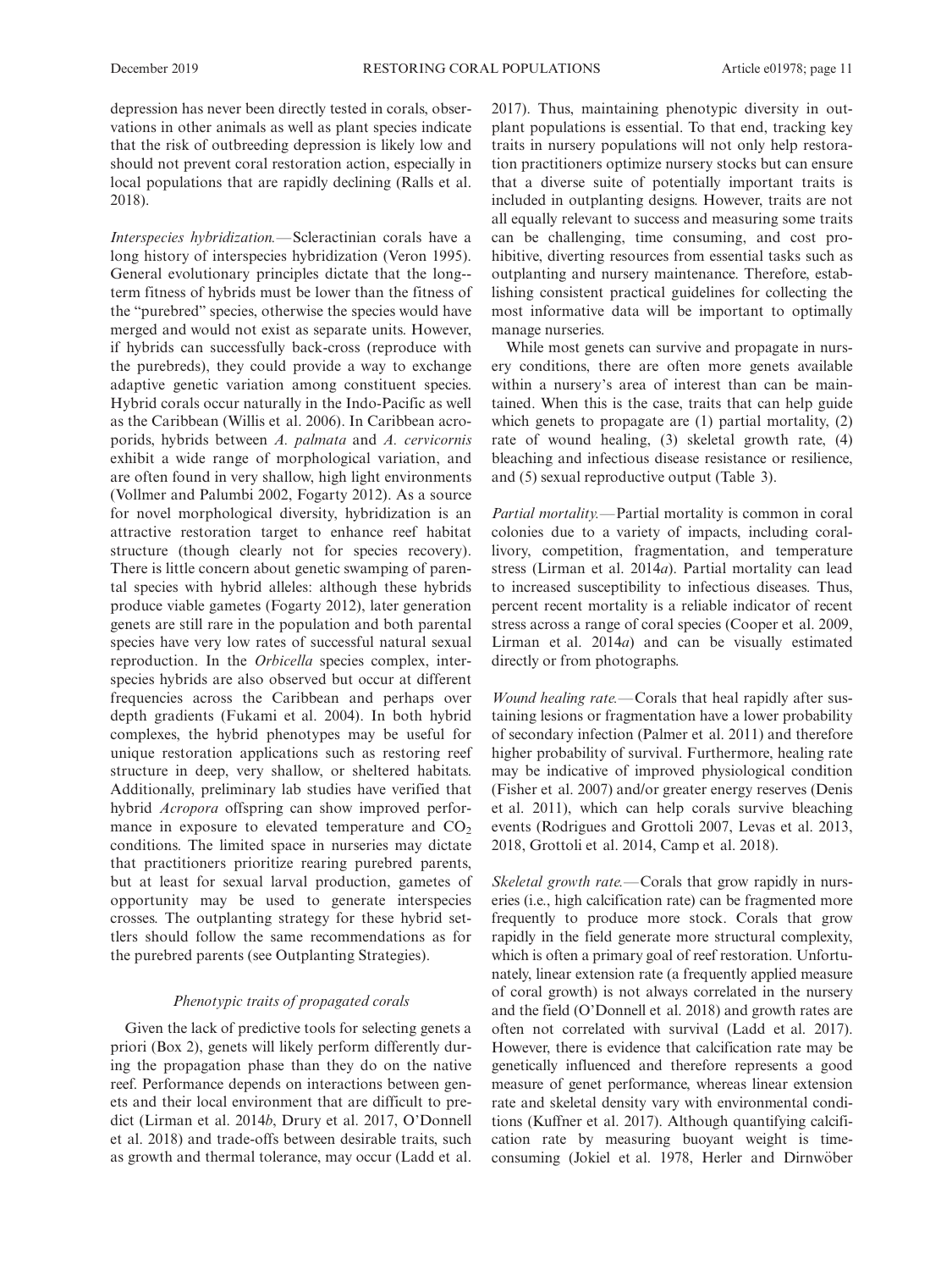TABLE 3. Phenotypic traits that can help in selecting coral genets for propagation and restoration.

| Trait                                                     | Measurement                                            |
|-----------------------------------------------------------|--------------------------------------------------------|
| Partial mortality                                         | amount of tissue loss                                  |
| Wound healing rate                                        | days to heal from fragmentation                        |
| Skeletal growth rate                                      | buoyant weight or "crown area"                         |
| Bleaching and infectious<br>disease resistance/resilience | no bleaching/infectious disease<br>or recovers quickly |
| Sexual reproduction output                                | spawning and sperm motility                            |

2011, Morrison et al. 2013), investing the time and resources initially to quantify calcification in this way when selecting genets could have long-term payoffs in nursery and outplanting efficacy. However, for tracking genet growth in the field, we suggest a metric commonly used in silviculture termed the "crown area" (CA) of a tree (Uzoh and Ritchie 1996). Crown area defines the two-dimensional footprint under the tree canopy and, thus, would work for branching and massive coral morphologies alike, and represents the coral's capacity for harvesting direct, downwelling solar irradiance. The measurements needed to calculate crown area are the long width of the crown (CWL) and the short width of the crown (CWS, perpendicular to the long width), both of which can be easily estimated using a tailor's tape, and the area of the footprint calculated using the formula

$$
CA = CWL \times CWS \times \pi/4.
$$

In addition to yielding important information on how much reef-substratum area each coral colony claims per unit of time, it is a simple and straightforward measurement of planar coral-surface area with which to normalize calcification rates (Kuffner et al. 2013) or other physiological measurements.

Bleaching and disease resistance andlor resilience.— Threats to coral reefs are numerous but disease and bleaching are two of the main drivers of coral decline in the wild (Halpern et al. 2008, Harborne et al. 2017) and in restoration projects (Drury et al. 2017, Ladd et al. 2017). Importantly, infectious disease prevalence and the frequency and severity of bleaching events are expected to increase over the coming century (Miller et al. 2014, Maynard et al. 2015, van Hooidonk et al. 2016) and bleached corals are often less resistant to infectious diseases (Muller et al. 2018). Therefore, to maximize the chances of successful restoration outcomes, nurseries should expend efforts to identify and maintain genets that are resistant or resilient to thermal stress and disease (i.e., do not bleach and do not contract infectious disease, or rapidly recover from both). Although multiple traits can impart resilience to one or both of these stressors, such as the identity and diversity of algal symbionts, heterotrophic capacity, energy reserves, and environmental history (Baker et al. 2004, Berkelmans and van Oppen 2006, Anthony et al. 2009, Hughes and Grottoli 2013), many of these traits are currently time-consuming or difficult to measure, and require specialized training and equipment. Instead, restoration practitioners should focus on simple, qualitative surveys to track the prevalence of mortality, bleaching, and infectious diseases among genets. Survey data should be collected at least twice a year to coincide with the timing of bleaching and/or infectious disease outbreaks in that region (although more frequent surveys are desirable). Surveys should involve recording the number and proportion of ramets from each genet experiencing bleaching or disease and whether the recorded stressor resulted in partial or complete ramet mortality, or if the ramet survived (Muller et al. 2018). Genets that show high mortality due to infectious disease or bleaching should be replaced within the nursery, preferably from the same source site and from parent colonies that appear to also have recovered from the stress or were less susceptible to the stress.

Sexual reproduction.—Fecundity is a necessary, but insufficient, trait to assure reproductive success given the requirements for spawning synchrony and fertilization compatibility (see Sexual propagation and selection of donor colonies). The cultivation of large adult fragments as "spawning stocks" within nurseries can provide opportunities to monitor the presence/absence of spawning and synchrony in spawn time among genets as well as to collect and rear sexual offspring. Reproductive size will vary considerably among species (Soong and Lang 1992) so maintaining multiple colonies of all genets above spawning size in nurseries may be more feasible for some species than others. Genets with low reproductive output that are low performing in the other phenotypic trait categories should be reevaluated as candidates for propagation stocks. A low-cost method to assess gamete quality is to observe sperm motility (Hagedorn et al. 2006), which is highly predictive of fertilization success. Sperm motility can be scored by observing live sperm through a low-end phase contrast microscope and estimating the proportion of sperm that are moving (M. Hagedorn, personal communication). This is cheaper and faster than assessing egg quality (e.g., by analyzing their lipid content). Sperm motility is likely influenced by genetic factors as well as environmental factors (such as heat stress (Hagedorn et al. 2016)) and is consequently a good measure of genet performance in a given environment.

## OUTPLANTING STRATEGIES

The selection of sites to establish restored populations is a strong factor in the ultimate success of outplants. Many previous outplanting efforts show high variation in survivorship among sites that are not easily attributable to specific ecological drivers (Bowden-Kerby 2008, Bowden-Kerby and Carne 2012, Lirman et al. 2014b, Drury et al. 2017). Potential contributing factors include protection status, visitation, intact trophic structure of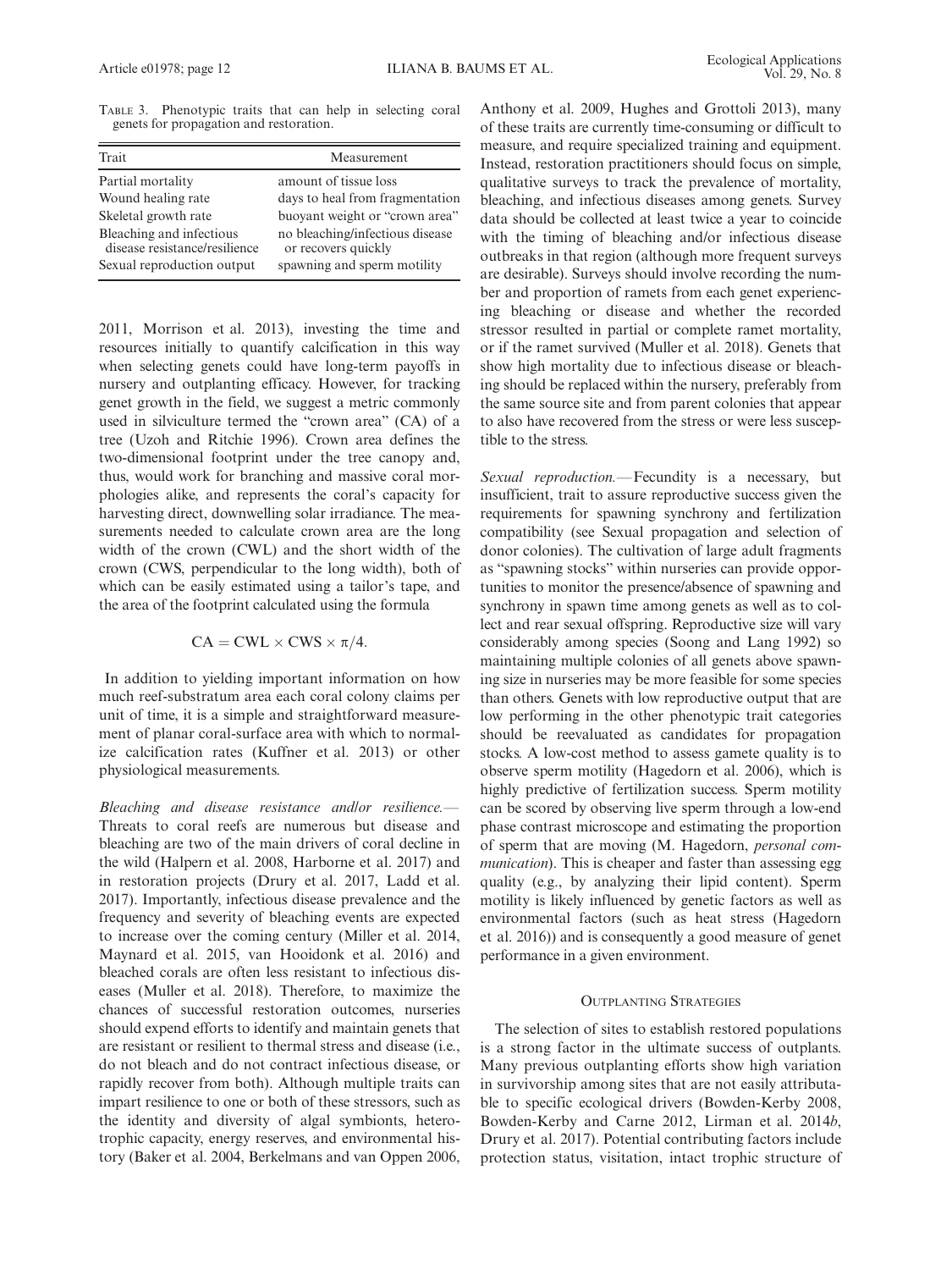the reef (including herbivory and corallivory levels), water quality, historical occurrence of the species, and alleviation of the stressors that caused the original coral decline (The Nature Conservancy checklist; available  $online$ ).<sup>11</sup> Individual species need to be outplanted to sites within their general habitat niche (e.g., A. palmata prefers relatively shallow, high energy habitats) but more specific guidelines can be difficult to establish due to the lack of baseline data, species-specific differences in niches (Goreau 1959, Dollar 1982), and uncertainty as to how those niches may change in the future. Historical and fossil records may be used as guides to where species flourished recently and during the warmer mid-Holocene, providing insight for restoration siting (Toth et al. 2018).

Site selection for fragments.—Within species, there is an expectation that genets should survive better in a habitat similar to their native habitat. Direct reciprocal transplant experiments with various species support this expectation (Howells et al. 2013, Kenkel et al. 2013). However, studies examining habitat-specific performance of nursery-reared Acropora spp. do not show patterns of preferential performance (e.g., in linear growth or mortality) in native sites or habitat types (Drury et al. 2017, O'Donnell et al. 2018, Pausch et al. 2018). There are various reasons this expectation may not play out, such as a lack of local adaptation in the first place, or acclimation during the nursery propagation period that decouple this affinity. Stochastic disturbance as well as rapid change in environmental conditions within individual sites may also exacerbate the mismatch of genets with native habitats. In the absence of better predictive capacity in matching genet performance (see Box 2), our overall recommendation is to adopt a similar climateadjusted provenance strategy in outplanting genets among individual sites (Fig. 1), with proportional representation of all genets from available stocks outplanted among sites.

Increasing potential for sexual reproduction.—To maximize the potential for sexual reproduction in the restored population of broadcast-spawning species, more than one genet is required. Two genets may provide only marginal fertilization potential for outcrossing hermaphrodites, while mixtures of four to six parents showed high fertilization success in Acropora spp. (Baums et al. 2013, Iwao et al. 2014, Miller et al. 2017). Higher numbers of parental genets  $(\sim 10)$  are likely needed for gonochoristic species because sex ratios are often skewed, or for Acropora spp. due to lack of synchrony during spawning and variability in fertility among genets (Fogarty et al. 2012, Miller et al. 2016). Hence, we recommend mixtures of 5–10 genets for batch culturing of all species. Optimal distance between outplants is unknown but 2–3 m may work well for fast growing acroporids and orbicellids (not too far for successful fertilization, not too close that colonies compete for resources). If more genets are available in nursery stocks, they can be allocated among sites in different combinations or, if phenotypic information on stressresistant genets is available, they may be stratified among sites to ensure that some resistant phenotypes are outplanted to each site. In special cases where certain genets display multiple positive traits (e.g., low partial mortality and high skeletal growth rate), these "winners" may be included at as many sites as feasible, keeping in mind that these nursery "winners" may not necessarily exhibit superior performance in the wild.

Site selection for sexual recruits.—In the case of restoration based on sexual reproduction, each juvenile represents a unique genet. Thus, the number of genets outplanted to a site will be dramatically higher than can be achieved when outplanting nursery-reared coral fragments. We propose that similar strategies in site selection be employed for the outplanting of sexual recruits as for fragments. The goal is to mix and match as many genets as possible to maximize genetic diversity, which is the basis of adaptive resilience (Hermisson and Pennings 2005, Baums 2008, Whiteley et al. 2015).

Monitoring.—It is too time consuming and challenging to monitor very small sexual propagules, but as recruit sizes increases, they are relatively easy to track. Subsequent monitoring of the success of genets within each outplant site can provide important insights into their performance. Where tracking the phenotypic performance of genets across sites is feasible, resulting data should be contributed to genet/phenotype databases (see Future research needs). In the simpler case where the fate of genets is not tracked, colonies that expire should be replaced with fragments from genets that were not originally included at that site.

## ROLE OF SYMBIONTS

#### Role of symbiont in an asexual restoration program

Reef corals are mutualistic symbioses between diverse and taxonomically divergent taxa that collectively comprise the coral "holobiont" (Rohwer et al. 2001), and the identity of these partners can have important effects on the phenotypic characteristics of coral colonies (Baker 2003). In particular, diversity in the algal symbiont community (family Symbiodiniaceae) has been linked to variation in holobiont thermotolerance (Glynn et al. 2001, Baker et al. 2004, Berkelmans and van Oppen 2006, LaJeunesse et al. 2010), growth rate (Jones et al. 2008, Cunning et al. 2015, Pettay et al. 2015), irradiance optima (Rowan and Knowlton 1995, Rowan et al. 1997, Iglesias-Prieto et al. 2004), and possibly disease resistance (Correa et al. 2009), all of which are relevant to

<sup>11</sup> http://www.reefresilience.org/restoration/project-planning/ site-selection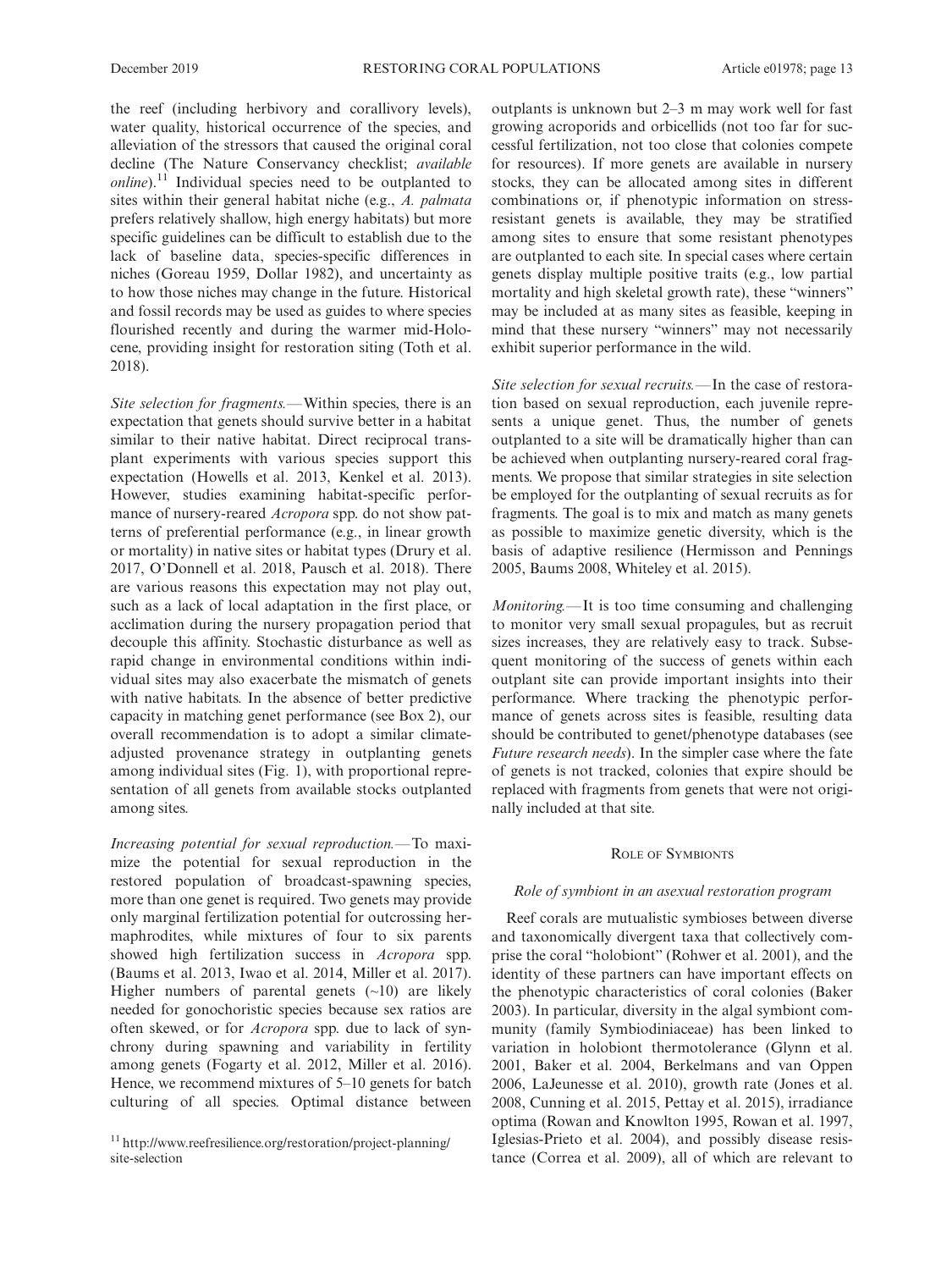restoration objectives. Thus, algal symbionts may affect restoration outcomes, though evidence for such impacts in nurseries or outplant sites is currently lacking in the few cases where they were investigated (Lirman et al. 2014b, Parkinson and Baums 2014, O'Donnell et al. 2018, Parkinson et al. 2018b).

Because many coral species commonly used for restoration are capable of hosting several species and strains of Symbiodiniaceae, at least when sampled across their biogeographic range, algal symbiont diversity may create phenotypic and genetic differences among restoration units that are not attributable to the coral host (Parkinson and Baums 2014). However, unlike host genetic differences, symbiont genetic differences may not be fixed over a coral genet's lifespan, as the symbiont community can potentially change over time in response to disturbances and/or prevailing environmental conditions. However, barring direct collaboration with scientists to identify and monitor changes in symbiont communities using genetic methods, it may not be practical for most restoration practitioners to take explicit account of Symbiodiniaceae diversity for the time being. Although an active area of research, prescriptive methods of manipulating symbionts as part of routine nursery propagation and outplanting have yet to be identified, and the longevity of these manipulations has yet to be established in the field (Peixoto et al. 2017). At present, it should be sufficient for practitioners to realize that exposure of nursery-grown corals to specific environmental conditions might lead to changes in symbiont communities, leading to variation in outplanting success. Climate-adjusted provenancing might represent a pragmatic approach to dealing with this uncertainty. Warmer local environments are expected to have a higher abundance of both thermotolerant coral host genets and thermotolerant symbionts, so sourcing holobionts from such locations may help outplanted corals survive long-term under climate change conditions.

## Role of symbionts in a sexual restoration program

An important question in sexual propagation is when (i.e., at what age) to outplant sexual offspring. Evidence suggests that increasing recruit size increases outplant survivorship (Raymundo and Maypa 2004) such that an extended grow-out period in the nursery may be worthwhile provided costs of ex situ rearing can be minimized. For species with larvae that lack symbionts (i.e., those that acquire symbionts via horizontal transmission), the process of symbiont colonization during early life deserves attention. The onset of symbiosis can be as early as 2–6 days after fertilization (Schwarz et al. 1999, Edmunds et al. 2005, Harii et al. 2009). In rare cases, the association is highly specific from the outset, where the host harbors one algal species from juvenile to adult stages (e.g., Fungia scutaria; Weis et al. 2001). More commonly, during early onset the association is plastic (with the formation of partnerships sometimes involving multiple symbiont species), but ultimately shifts to a stable dominant species of Symbiodiniaceae during the juvenile stage (Coffroth et al. 2001, van Oppen 2001, Abrego et al. 2009, Cumbo et al. 2013, Yamashita et al. 2018). While colonization itself does not seem to be a limiting step, symbiont community composition is another major determinant (along with host genet) of physiological performance of the coral (Little et al. 2004, Parkinson et al. 2015a, Grottoli et al. 2018) and is expected to vary with outplant environment.

Provisioning of sexual recruits.—In the natural environment, typical Symbiodiniaceae sources for coral recruits include the water column, sediments, and adult corals (Coffroth et al. 2006, Adams et al. 2009, Nitschke et al. 2016, Cunning et al. 2017, Ali et al. 2018, Quigley et al. 2018). It is straightforward to provision coral juveniles with mixtures of cultivated micro-algae when they are kept in small aquaria ex situ, but only a subset of the Symbiodiniaceae diversity is currently cultured. Further, relatively little is known regarding how to provision particular symbionts, in situ, in such a way as to maximize their uptake by coral larvae or juveniles. Environmental conditions affect larval symbiont acquisition, with increasing temperatures appearing to select for thermotolerant symbionts, at least in Acropora from the Great Barrier Reef (Abrego et al. 2012). One strategy to facilitate the acquisition of appropriate symbionts is thus to outplant settlers prior to symbiont colonization. That way, Symbiodiniaceae are acquired from the outplant environment, likely promoting symbionts that are specialized for that environment (LaJeunesse et al. 2004, 2010, Abrego et al. 2012, Howells et al. 2012). However, maturation of the symbiont community can take 1.5– 3.5 years (Abrego et al. 2009, Yamashita et al. 2013), and does not always match that of the adult community at the outplant site (Little et al. 2004). There is relatively less information on the acquisition of different symbionts by Caribbean scleractinian corals, but laboratory studies suggest that an uptake window of up to 4 months exists (McIlroy and Coffroth 2017), and that it can take up to 4 years before the community stabilizes (Coffroth et al. 2010, Poland and Coffroth 2017). A hybrid approach has been taken by managers and researchers in Mexico who transfer outplants to the reef for two weeks to take up local symbionts and then return them to the nursery to achieve additional growth before final outplanting (Claudia Padilla and Ania Banaszak, personal communication). Additional research on the optimal timing of outplanting sexual recruits is needed.

Rare species.—Rare coral species that also associate with rare symbionts such as the threatened Caribbean pillar coral, Dendrogyra cylindrus and its symbiont Breviolum dendrogyrum (Lewis et al. 2018, Chan et al. 2019) face additional challenges. Because adult D. cylindrus are the only known reservoirs for this symbiont,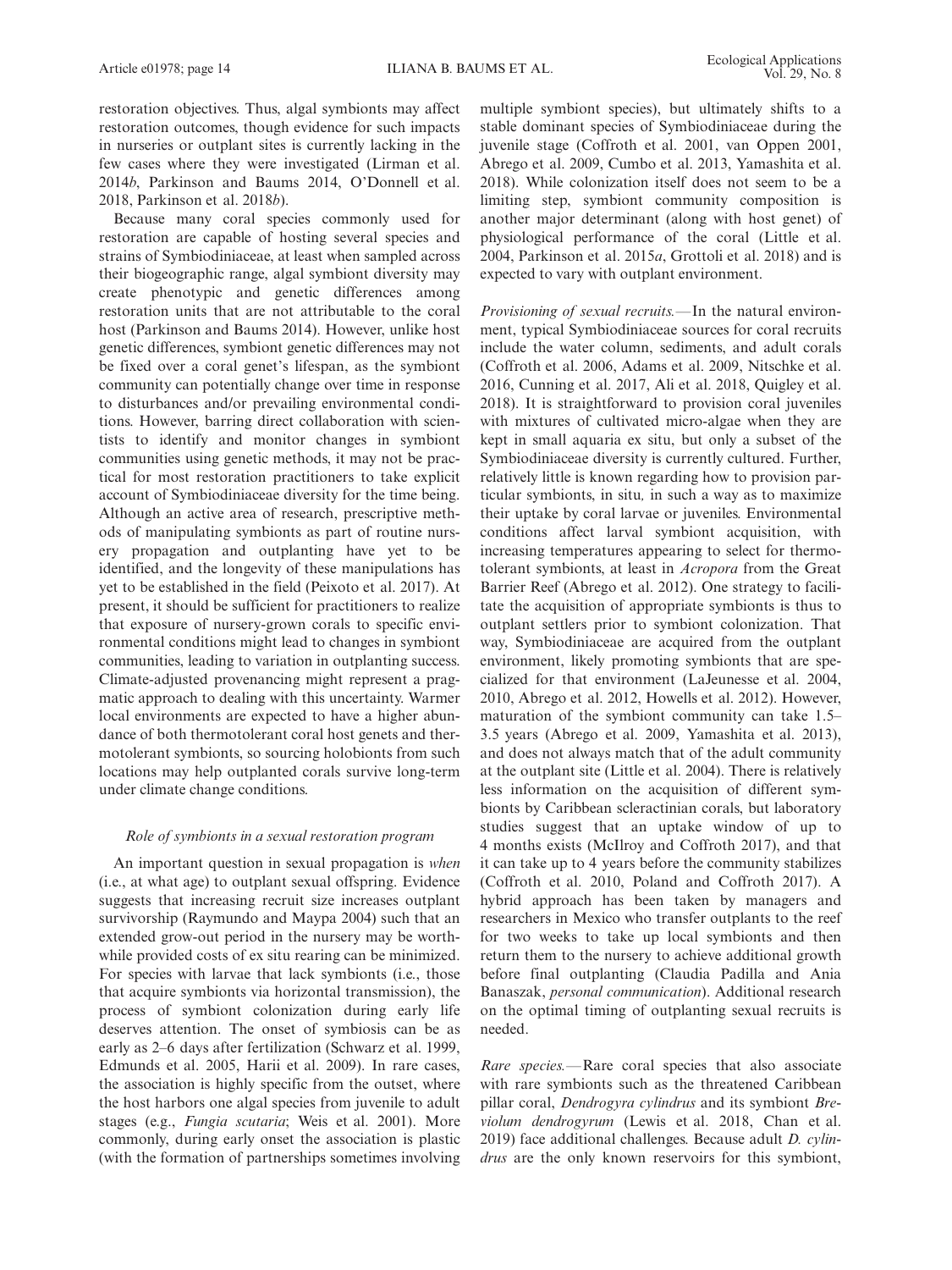and these populations are in rapid decline, it cannot be assumed that natural sexual recruits will readily be able to acquire appropriate symbionts. Consequently, larval recruits might have to be exposed to adult conspecifics, or special efforts made to culture these Symbiodiniaceae specifically for restoration.

## FUTURE RESEARCH NEEDS

The recommendations in this review are based on the best available science, but knowledge gaps exist that should be the focus of future research. In general, it has to be recognized that nursery rearing of both larvae and adult fragments imposes unintended selection for nursery-adapted genets (Christie et al. 2012, 2016, Morvezen et al. 2016, Horreo et al. 2018, O'Donnell et al. 2018), although the strength of the selection is not yet known but could be estimated. For example, larval culturing selects gametes and larvae that can survive netting, highdensity rearing, handling during water changes, settling on artificial substrates, and so on. Data from other systems demonstrate that after removal of initial culture selection, species can adapt to wild conditions rapidly, especially if time spent in captivity is short (Espeland et al. 2017, but see Horreo et al. 2018). Our review already includes recommendations to reduce unintended selection such as diversified provenancing (over different habitats and times), intentionally promoting gene flow, and matching the nursery and reef environments as closely as possible (Frankham 2008, Espeland et al. 2017). Both outbreeding and inbreeding depression have yet to be tested experimentally in corals and should be a focus of future research. Outbreeding depression could occur despite our expectations, especially if the number of outplanted genets approaches the number of genets surviving in the wild. Consequences include (1) wasting resources by transplanting maladapted genets and (2) preventing rapid local adaptation when foreign genotypes reproduce with local genets. We are not aware of definitive evidence for outbreeding depression in corals, but the topic is receiving renewed attention in marine species (Pritchard et al. 2013, Pereira et al. 2014, Ellingson and Krug 2016, Phillips et al. 2017). Inbreeding depression could occur after repeated rounds of sexual reproduction among closely related genets in a nursery setting but that seems a far-off risk, given the challenges of long-term coral culture and breeding combined with relatively long generation times.

Unintended introduction of invasive pests when moving corals over large distances is another concern. This risk is particularly relevant for corals given the dire toll infectious disease have had on coral populations (Walton et al. 2018) and lack of screening tools for pathogens. Translocating larvae or gametes (i.e., cryo-preserved sperm), when undertaking AGF, rather than adult fragments, is a good option to minimize this risk (Hagedorn et al. 2012) and further refinement of these methods is a research priority. Basic biosecurity practices such as visual inspections and quarantine can also reduce risk of unintended pest introduction (IUCN/SSC 2013).

To improve the prospects for leveraging specific genets and traits in future restoration, it is crucial to link coral genets with phenotypic performance and fine-grain environmental data. We call for an open-access database to catalog all managed genets in nurseries and outplants. This would also address a specific aim (Action 4a) in the Endangered Species Act recovery plan for A. palmata and A. cervicornis (NMFS 2015). Achieving this goal will require a coordinated effort by practitioners and researchers to report standardized metadata for each genet in the database allowing integration with other ongoing monitoring efforts (e.g., Atlantic and Gulf Rapid Reef Assessment database; *available online*).<sup>12</sup> At a minimum, the database should contain information about the collection site (Geographical Positioning System coordinates), collection date, sample depth, and collector information. Additional information on the phenotypic traits and environmental variables discussed should be collected when possible. Finally, if the budget permits genotyping (Box 1), a clonal identification number should be assigned to genets based on the comparison of their multilocus genotype (MLG) pattern against a background of archived genotypes (for example, previously detected acroporid genomic variants; Ktichen et al. 2019).

A way forward is the integration of the recommended actions into a decision-making framework to decide on how and when interventions should be made, and the development of such a framework is another recommended research priority (Anthony et al. 2015).

#### **CONCLUSIONS**

Reef restoration has made significant progress via the development of innovative ways to grow and outplant corals. While the task of restoring reefs in the face of rapid climate change remains daunting and will prove futile if current carbon emissions continue unabated, coral species still harbor a significant amount of genetic variation that can be leveraged to enable rapid adaptation if the restoration community adopts an evolutioncentric strategy. The heterogeneity in response to stress is what provides the hope that reef-restoration work is worth the time and effort. We posit that this natural heterogeneity can be capitalized upon, using the recommendations herein, in a way that may speed up natural selection and provide a means for certain species and coral ecosystems to persist.

#### ACKNOWLEDGMENTS

The Coral Restoration Consortium (CRC) formed in the fall of 2016 and established five initial working groups to provide best management practices for coral restoration with

<sup>12</sup> http://www.agrra.org/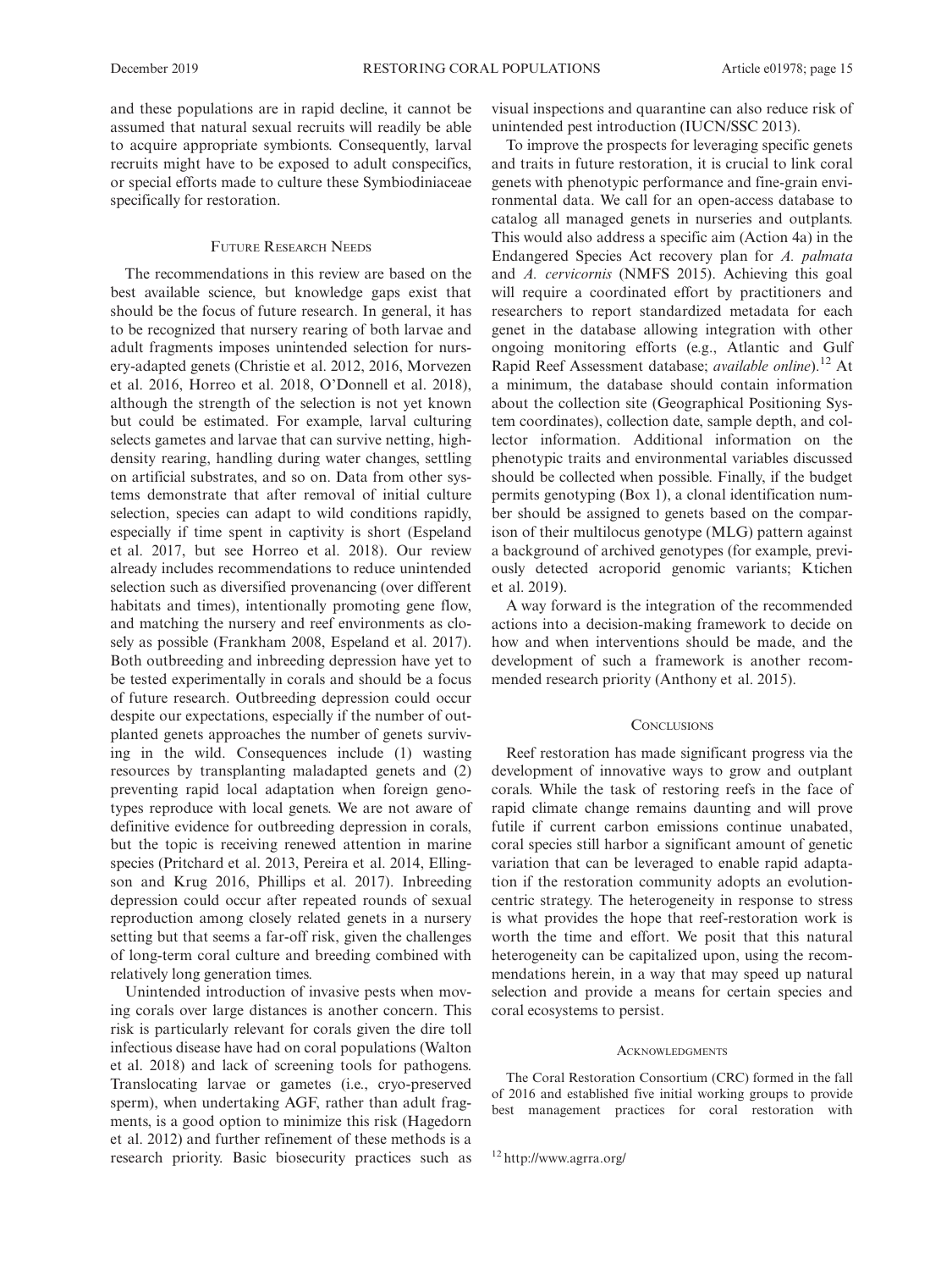collaborative participation of practitioners, reef managers, and scientists. The synthesis provided here is the first product of the coral genetics and science working group. Thanks to S. R. Palumbi for advising the working group. Special thanks to M. L. Loewe for her logistical support of the working group. We are grateful to the reviewers and editor for helping us improve the manuscript. All authors contributed to the writing and editing of the manuscript. I. B. Baums organized the workshop and led the writing. The CRC, the National Oceanographic and Atmospheric Administration, the Pennsylvania State University's Institute for Sustainability, Institute for Energy and the Environment and the Center for Marine Science and Technology are acknowledged for travel and logistics support. I. B. Baums was supported by NSF grants OCE 1537959 and IOS 1810959. Any use of trade, firm, or product names is for descriptive purposes only and does not imply endorsement by the U.S. Government.

#### LITERATURE CITED

- Abrego, D., M. J. H. van Oppen, and B. L. Willis. 2009. Onset of algal endosymbiont specificity varies among closely related species of Acropora corals during early ontogeny. Molecular Ecology 18:3532–3543.
- Abrego, D., B. L. Willis and M. J. H. van Oppen. 2012. Impact of Light and Temperature on the Uptake of Algal Symbionts by Coral Juveniles. PLoS ONE 7:e50311.
- Adams, L. M., V. R. Cumbo, and M. Takabayashi. 2009. Exposure to sediment enhances primary acquisition of Symbiodinium by asymbiotic coral larvae. Marine Ecology Progress Series 377:149–156.
- Ainsworth, T. D., S. F. Heron, J. C. Ortiz, P. J. Mumby, A. Grech, D. Ogawa, C. M. Eakin, and W. Leggat. 2016. Climate change disables coral bleaching protection on the Great Barrier Reef. Science 352:338–342.
- Aitken, S. N., and M. C. Whitlock. 2013. Assisted Gene Flow to Facilitate Local Adaptation to Climate Change. Annual Review of Ecology, Evolution, and Systematics 44:367–388.
- Ali, A., N. G. Kriefall, L. E. Emery, C. D. Kenkel, M. V. Matz and S. W. Davies. 2018. Recruit symbiosis establishment and Symbiodiniceae composition influenced by adult corals and reef sediment. bioRxiv [https://doi.org/10.1101/421339.](https://doi.org/10.1101/421339)
- Altshuler, D., V. J. Pollara, C. R. Cowles, W. J. Van Etten, J. Baldwin, L. Linton, and E. S. Lander. 2000. An SNP map of the human genome generated by reduced representation shotgun sequencing. Nature 407:513–516.
- Anthony, K. R. N. 2000. Enhanced particle-feeding capacity of corals on turbid reefs (Great Barrier Reef, Australia). Coral Reefs 19:59–67.
- Anthony, K. R. N., and K. E. Fabricius. 2000. Shifting roles of heterotrophy and autotrophy in coral energetics under varying turbidity. Journal of Experimental Marine Biology and Ecology 252:221–253.
- Anthony, K. R. N., M. O. Hoogenboom, J. A. Maynard, A. G. Grottoli, and R. Middlebrook. 2009. Energetics approach to predicting mortality risk from environmental stress: a case study of coral bleaching. Functional Ecology 23:539–550.
- Anthony, K. R. N., et al. 2015. Operationalizing resilience for adaptive coral reef management under global environmental change. Global Change Biology 21:48–61.
- Arif, C., C. Daniels, T. Bayer, E. Banguera-Hinestroza, A. Barbrook, C. J. Howe, T. C. LaJeunesse, and C. R. Voolstra. 2014. Assessing Symbiodinium diversity in scleractinian corals via next-generation sequencing-based genotyping of the ITS2 rDNA region. Molecular Ecology 23:4418–4433.
- Ayre, D. J., and T. P. Hughes. 2000. Genotypic diversity and gene flow in brooding and spawning corals along the Great Barrier Reef, Australia. Evolution 54:1590–1605.
- Baillie, B. K., C. A. Belda-Baillie, and T. Maruyama. 2000a. Conspecificity and Indo-Pacific distribution of Symbiodinium genotypes (Dinophyceae) from giant clams. Journal of Phycology 36:1153–1161.
- Baillie, B. K., C. A. Belda-Baillie, V. Silvestre, M. Sison, A. V. Gomez, E. D. Gomez, and V. Monje. 2000b. Genetic variation in Symbiodinium isolates from giant clams based on random-amplified-polymorphic DNA (RAPD) patterns. Marine Biology 136:829–836.
- Baird, A. H., J. R. Guest, and B. L. Willis. 2009. Systematic and Biogeographical Patterns in the Reproductive Biology of Scleractinian Corals. Annual Review of Ecology Evolution and Systematics 40:551–571.
- Baker, A. C. 2003. Flexibility and specificity in coral-algal symbiosis: Diversity, ecology, and biogeography of Symbiodinium. Annual Review of Ecology Evolution and Systematics 34:661–689.
- Baker, A. C., C. J. Starger, T. R. McClanahan, and P. W. Glynn. 2004. Coral reefs: corals' adaptive response to climate change. Nature 430:741.
- Barbrook, A. C., S. Visram, A. E. Douglas, and C. J. Howe. 2006. Molecular diversity of dinoflagellate symbionts of Cnidaria: the psbA minicircle of Symbiodinium. Protist 157:159– 171.
- Barshis, D. J., J. T. Ladner, T. A. Oliver, F. O. Seneca, N. Traylor-Knowles, and S. R. Palumbi. 2013. Genomic basis for coral resilience to climate change. Proceedings of the National Academy of Sciences USA 110:1387–1392.
- Baums, I. B. 2008. A restoration genetics guide for coral reef conservation. Molecular Ecology 17:2796–2811.
- Baums, I. B., C. R. Hughes, and M. H. Hellberg. 2005a. Mendelian microsatellite loci for the Caribbean coral Acropora palmata. Marine Ecology Progress Series 288:115–127.
- Baums, I. B., M. W. Miller, and M. E. Hellberg. 2005b. Regionally isolated populations of an imperiled Caribbean coral, Acropora palmata. Molecular Ecology 14:1377–1390.
- Baums, I. B., M. W. Miller, and M. E. Hellberg. 2006. Geographic variation in clonal structure in a reef building Caribbean coral, Acropora palmata. Ecological Monographs 76:503–519.
- Baums, I. B., M. K. Devlin-Durante, L. Brown, and J. H. Pinzón. 2009. Nine novel, polymorphic microsatellite markers for the study of threatened Caribbean acroporid corals. Molecular Ecology Resources 9:1155–1158.
- Baums, I. B., M. K. Devlin-Durante, N. R. Polato, D. Xu, S. Giri, N. S. Altman, D. Ruiz, J. E. Parkinson, and J. N. Boulay. 2013. Genotypic variation influences reproductive success and thermal stress tolerance in the reef building coral, Acropora palmata. Coral Reefs 32:703–717.
- Baums, I. B., M. K. Devlin-Durante, and T. C. LaJeunesse. 2014a. New insights into the dynamics between reef corals and their associated dinoflagellate endosymbionts from population genetic studies. Molecular Ecology 23:4203–4215.
- Baums, I. B., M. D. Durante, A. A. Laing, J. Feingold, T. Smith, A. Bruckner, and J. Monteiro. 2014b. Marginal coral populations: the densest known aggregation of Pocillopora in the Galapagos Archipelago is of asexual origin. Frontiers in Marine Science 1[:https://doi.org/10.3389/fmars.2014.00059.](https://doi.org/10.3389/fmars.2014.00059)
- Bay, R. A., and S. R. Palumbi. 2014. Multilocus adaptation associated with heat resistance in reef-building corals. Current Biology 24:2952–2956.
- Bay, R. A., N. H. Rose, C. A. Logan, and S. R. Palumbi. 2017. Genomic models predict successful coral adaptation if future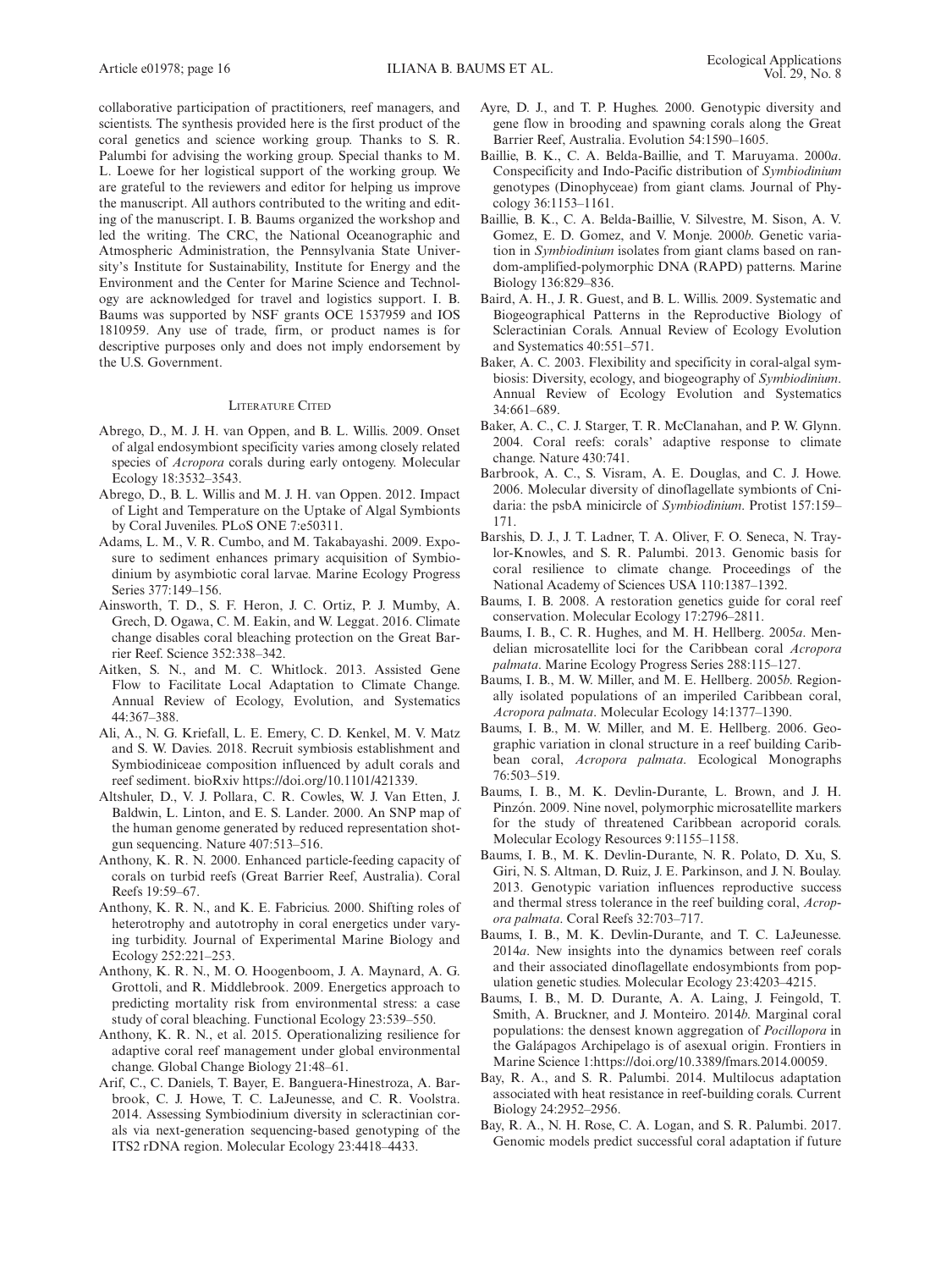ocean warming rates are reduced. Science Advances 3: e1701413.

- Beck, M. W., I. J. Losada, P. Menéndez, B. G. Reguero, P. Díaz-Simal, and F. Fernández. 2018. The global flood protection savings provided by coral reefs. Nature Communications 9:2186.
- Bellwood, D. R., T. P. Hughes, C. Folke, and M. Nystrom. 2004. Confronting the coral reef crisis. Nature 429:827–833.
- Bellwood, D. R., T. P. Hughes, and A. S. Hoey. 2006. Sleeping functional group drives coral-reef recovery. Current Biology 16:2434–2439.
- Berkelmans, R., and M. J. H. van Oppen. 2006. The role of zooxanthellae in the thermal tolerance of corals: a 'nugget of hope' for coral reefs in an era of climate change. Proceedings of the Royal Society B 273:2305–2312.
- Bongaerts, P., C. Riginos, K. B. Hay, M. J. van Oppen, O. Hoegh-Guldberg, and S. Dove. 2011. Adaptive divergence in a scleractinian coral: physiological adaptation of Seriatopora hystrix to shallow and deep reef habitats. BMC Evolutionary Biology 11:303.
- Bongaerts, P., C. Riginos, R. Brunner, N. Englebert, S. R. Smith, and O. Hoegh-Guldberg. 2017. Deep reefs are not universal refuges: Reseeding potential varies among coral species. Science. Advances 3:2305–2312.
- Bowden-Kerby, A. 2008. Restoration of threatened Acropora cervicornis corals: intraspecific variation as a factor in mortality, growth, and self-attachment. Pages 1200–1204 in 11th International Coral Reef Symposium, Fort Lauderdale, Florida, USA.
- Bowden-Kerby, A., and L. Carne. 2012. Thermal tolerance as a factor in Caribbean Acropora restoration. in 12th International Coral Reef Symposium, Cairns, Australia.
- Brazeau, D. A., D. F. Gleason, and M. E. Morgan. 1998. Selffertilization in brooding hermaphroditic Caribbean corals: Evidence from molecular markers. Journal of Experimental Marine Biology and Ecology 231:225–238.
- Brazeau, D. A., M. P. Lesser, and M. Slattery. 2013. Genetic structure in the coral, Montastraea cavernosa: assessing genetic differentiation among and within mesophotic reefs. PLoS ONE 8:e65845.
- Camp, E. F., V. Schoepf, and D. J. Suggett. 2018. How can "Super Corals" facilitate global coral reef survival under rapid environmental and climatic change? Global Change Biology 24:2755–2757.
- Carlon, D. B., and C. LippE. 2008. Fifteen new microsatellite markers for the reef coral *Favia fragum* and a new *Symbio*dinium microsatellite. Molecular Ecology Resources 8:870–873.
- Carne, L., and I. B. Baums. 2016. Demonstrating effective Caribbean acroporid population enhancement: all three nurserygrown, out-planted taxa spawn August 2015 & 2016 in Belize. Reef Encounter 31:42–43.
- Chamberland, V. F., M. J. A. Vermeij, M. Brittsan, M. Carl, M. Schick, S. Snowden, A. Schrier, and D. Petersen. 2015. Restoration of critically endangered elkhorn coral (Acropora palmata) populations using larvae reared from wild-caught gametes. Global Ecology and Conservation 4:526–537.
- Chamberland, V. F., D. Petersen, K. R. W. Latijnhouwers, S. Snowden, B. Mueller, and M. J. A. Vermeij. 2016. Four-yearold Caribbean Acropora colonies reared from field-collected gametes are sexually mature. Bulletin of Marine Science 92:263–264.
- Chan, A. N., C. L. Lewis, K. L. Neely and I. B. Baums. 2019. Fallen pillars: The past, present, and future population dynamics of a rare, specialist coral–algal symbiosis. Frontiers in Marine Science 6:<https://doi.org/10.3389/fmars.2019.00218>.
- Christie, M. R., M. L. Marine, R. A. French, and M. S. Blouin. 2012. Genetic adaptation to captivity can occur in a single

generation. Proceedings of the National Academy of Sciences USA 109:238–242.

- Christie, M. R., M. L. Marine, S. E. Fox, R. A. French, and M. S. Blouin. 2016. A single generation of domestication heritably alters the expression of hundreds of genes. Nature Communications 7:10676.
- Cleves, P. A., M. E. Strader, L. K. Bay, J. R. Pringle, and M. V. Matz. 2018. CRISPR/Cas9-mediated genome editing in a reef-building coral. Proceedings of the National Academy of Sciences USA 115:5235–5240.
- Coffroth, M. A., S. R. Santos, and T. L. Goulet. 2001. Early ontogenetic expression of specificity in a cnidarian-algal symbiosis. Marine Ecology Progress Series 222:85–96.
- Coffroth, M. A., C. F. Lewis, S. R. Santos, and J. L. Weaver. 2006. Environmental populations of symbiotic dinoflagellates in the genus Symbiodinium can initiate symbioses with reef cnidarians. Current Biology 16:R985–R987.
- Coffroth, M. A., D. M. Poland, E. L. Petrou, D. A. Brazeau and J. C. Holmberg. 2010. Environmental symbiont acquisition may not be the solution to warming seas for reef-building corals. PLoS ONE 5:e13258.
- Cohen, I. and Z. Dubinsky. 2015. Long term photoacclimation responses of the coral Stylophora pistillata to reciprocal deep to shallow transplantation: photosynthesis and calcification. Frontiers in Marine Science 2[:https://doi.org/10.3389/fmars.](https://doi.org/10.3389/fmars.2015.00045) [2015.00045](https://doi.org/10.3389/fmars.2015.00045).
- Comeau, S., P. J. Edmunds, N. B. Spindel, and R. C. Carpenter. 2014. Diel  $pCO<sub>2</sub>$  oscillations modulate the response of the coral Acropora hyacinthus to ocean acidification. Marine Ecology Progress Series 501:99–111.
- Cooper, T. F., J. P. Gilmour, and K. E. Fabricius. 2009. Bioindicators of changes in water quality on coral reefs: review and recommendations for monitoring programmes. Coral Reefs 28:589–606.
- Correa, A. M. S., M. E. Brandt, T. B. Smith, D. J. Thornhill, and A. C. Baker. 2009. Symbiodinium associations with diseased and healthy scleractinian corals. Coral Reefs 28:437–448.
- Cumbo, V., A. Baird, and M. van Oppen. 2013. The promiscuous larvae: flexibility in the establishment of symbiosis in corals. Coral Reefs 32:111–120.
- Cunning, R., P. Gillette, T. Capo, K. Galvez, and A. C. J. C. R. Baker. 2015. Growth tradeoffs associated with thermotolerant symbionts in the coral Pocillopora damicornis are lost in warmer oceans. Coral Reefs 34:155–160.
- Cunning, R., R. D. Gates, and P. J. Edmunds. 2017. Using highthroughput sequencing of ITS2 to describe Symbiodinium metacommunities in St. John, US Virgin Islands. PeerJ 5: e3472.
- Davies, S. W., M. V. Matz, and P. D. Vize. 2013a. Ecological complexity of coral recruitment processes: effects of invertebrate herbivores on coral recruitment and growth depends upon substratum properties and coral species. PLoS ONE 8:10.
- Davies, S. W., M. Rahman, E. Meyer, E. A. Green, E. Buschiazzo, M. Medina, and M. V. Matz. 2013b. Novel polymorphic microsatellite markers for population genetics of the endangered Caribbean star coral, Montastraea faveolata. Marine Biodiversity 43:167–172.
- Davies, S. W., S. V. Scarpino, T. Pongwarin, J. Scott, and M. V. Matz. 2015a. Estimating trait heritability in highly fecund species. G3-Genes Genomes Genetics 5:2639–2645.
- Davies, S. W., E. A. Treml, C. D. Kenkel, and M. V. Matz. 2015b. Exploring the role of Micronesian islands in the maintenance of coral genetic diversity in the Pacific Ocean. Molecular Ecology 24:70–82.
- dela Cruz, D. W. and P. L. Harrison. 2017. Enhanced larval supply and recruitment can replenish reef corals on degraded reefs. Scientific Reports 7:13.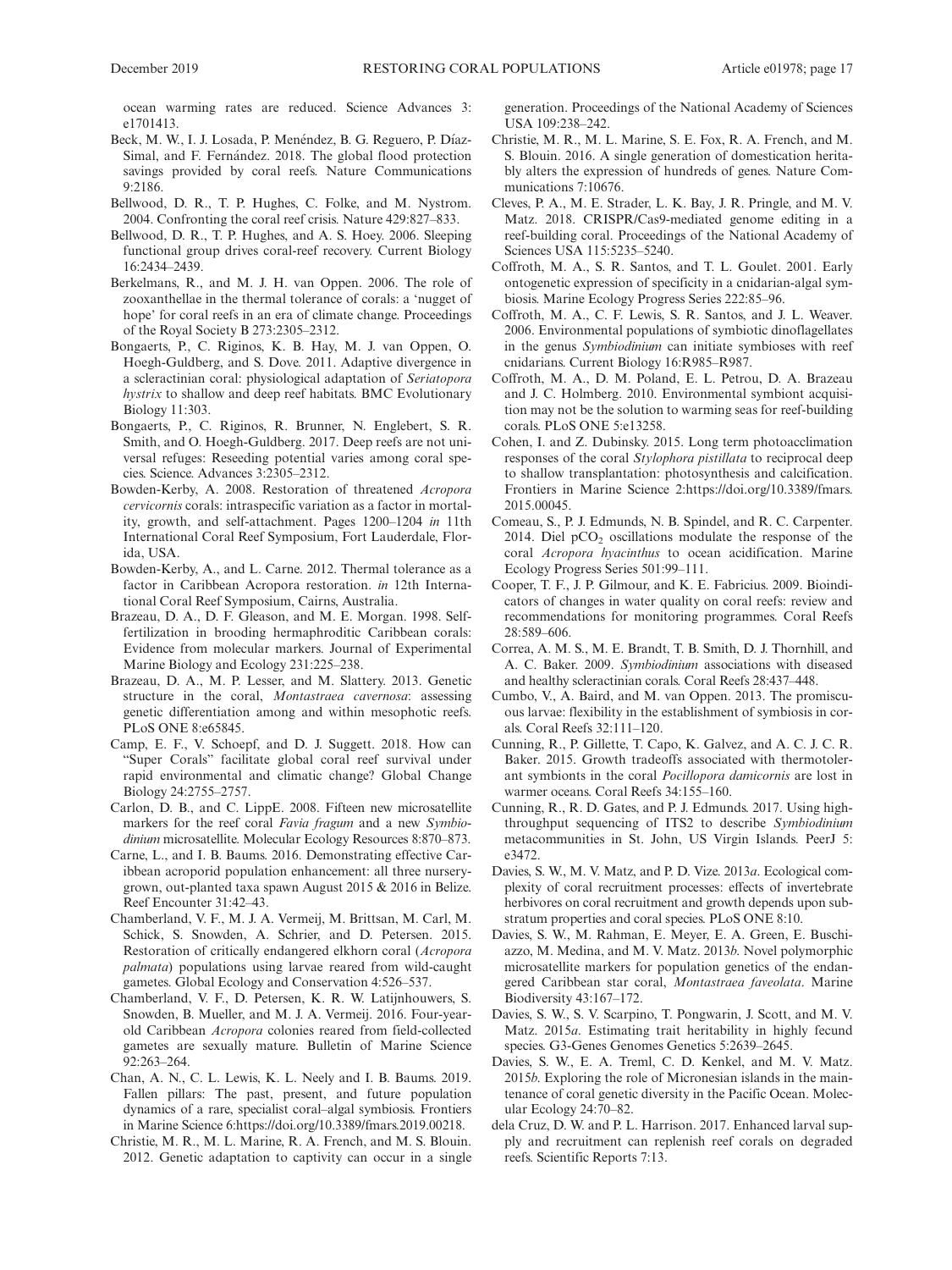- Denis, V., J. Debreuil, S. De Palmas, J. Richard, M. M. M. Guillaume, and J. H. Bruggemann. 2011. Lesion regeneration capacities in populations of the massive coral Porites lutea at Reunion Island: environmental correlates. Marine Ecology Progress Series 428:105–117.
- Devlin-Durante, M. K., and I. B. Baums. 2017. Genome-wide survey of single-nucleotide polymorphisms reveals fine-scale population structure and signs of selection in the threatened Caribbean elkhorn coral, Acropora palmata. PeerJ 5:e4077.
- Devlin-Durante, M. K., M. W. Miller, W. F. Precht and I. B. Baums. 2016. How old are you? Genet age estimates in a clonal animal Molecular Ecology 25:5628–5646.
- Dixon, G. B., S. W. Davies, G. V. Aglyamova, E. Meyer, L. K. Bay, and M. V. Matz. 2015. Genomic determinants of coral heat tolerance across latitudes. Science 348:1460–1462.
- Dixon, G., L. K. Bay, and M. V. Matz. 2016. Genic DNA methylation drives codon bias in stony corals. Molecular Biology and Evolution 33:2285–2293.
- Dollar, S. J. 1982. Wave stress and coral community structure in Hawaii. Coral Reefs 1:71–81.
- Drury, C., K. E. Dale, J. M. Panlilio, S. V. Miller, D. Lirman, E. A. Larson, E. Bartels, D. L. Crawford, and M. F. Oleksiak. 2016. Genomic variation among populations of threatened coral: Acropora cervicornis. BMC Genomics 17:286.
- Drury, C., D. Manzello, and D. Lirman. 2017. Genotype and local environment dynamically influence growth, disturbance response and survivorship in the threatened coral, Acropora cervicornis. PLoS ONE 12:e0174000.
- Eakin, C. M., et al. 2010. Caribbean corals in crisis: record thermal stress, bleaching, and mortality in 2005. PLoS ONE 5:e13969.
- Edmands, S. 2007. Between a rock and a hard place: evaluating the relative risks of inbreeding and outbreeding for conservation and management. Molecular Ecology 16:463–475.
- Edmunds, R. J., and R. Elahi. 2007. The demographics of a 15 year decline in cover of the Caribbean reef coral Montastraea annularis. Ecological Monographs 77:3–18.
- Edmunds, P. J., R. D. Gates, W. Leggat, O. Hoegh-Guldberg, and L. Allen-Requa. 2005. The effect of temperature on the size and population density of dinoflagellates in larvae of the reef coral Porites astreoides. Invertebrate Biology 124:185– 193.
- Ellingson, R. A., and P. J. Krug. 2016. Reduced genetic diversity and increased reproductive isolation follow population-level loss of larval dispersal in a marine gastropod. Evolution 70:18–37.
- Espeland, E. K., N. C. Emery, K. L. Mercer, S. A. Woolbright, K. M. Kettenring, P. Gepts, and J. R. Etterson. 2017. Evolution of plant materials for ecological restoration: insights from the applied and basic literature. Journal of Applied Ecology 54:102–115.
- Figueiredo, J., A. Baird, S. Harii, and S. R. Connolly. 2014. Increased local retention of reef coral larvae as a result of ocean warming. Nature Climate Change 4:498–502.
- Fisher, E. M., J. E. Fauth, P. Hallock, and C. M. Woodley. 2007. Lesion regeneration rates in reef-building corals Montastraea spp. as indicators of colony condition. Marine Ecology Progress Series 339:61–71.
- Fogarty, N. D. 2012. Caribbean acroporid coral hybrids are viable across life history stages. Marine Ecology Progress Series 446:145–159.
- Fogarty, N. D., S. V. Vollmer, and D. R. Levitan. 2012. Weak prezygotic isolating mechanisms in threatened Caribbean Acropora corals. PLoS ONE 7:e30486.
- Foster, N. L., I. B. Baums, and P. J. Mumby. 2007. Sexual vs. asexual reproduction in an ecosystem engineer: the massive

coral Montastraea annularis. Journal of Animal Ecology 76:384–391.

- Foster, N. L., I. B. Baums, J. A. Sanchez, C. B. Paris, I. Chollett, C. L. Agudelo, M. J. A. Vermeij, and P. J. Mumby. 2013. Hurricane-driven patterns of clonality in an ecosystem engineer: The Caribbean coral Montastraea annularis. PLoS ONE 8: e53283.
- Frankham, R. 2008. Genetic adaptation to captivity in species conservation programs. Molecular Ecology 17:325–333.
- Fukami, H., A. F. Budd, D. R. Levitan, J. Jara, R. Kersanach, and N. Knowlton. 2004. Geographic differences in species boundaries among members of the Montastraea annularis complex based on molecular and morphological markers. Evolution 58:324–337.
- Glynn, P. W., J. L. Mate, A. C. Baker, and M. O. Calderon. 2001. Coral bleaching and mortality in Panama and Ecuador during the 1997–1998 El Nino-Southern oscillation event: Spatial/temporal patterns and comparisons with the 1982– 1983 event. Bulletin of Marine Science 69:79–109.
- Goreau, T. F. 1959. The ecology of Jamaican coral reefs I: species composition and zonation. Ecology 40:67–90.
- Green, D. H., P. J. Edmunds, and R. C. Carpenter. 2008. Increasing relative abundance of Porites astreoides on Caribbean reefs mediated by an overall decline in coral cover. Marine Ecology Progress Series 359:1–10.
- Grottoli, A. G., M. E. Warner, S. J. Levas, M. D. Aschaffenburg, V. Schoepf, M. McGinley, J. Baumann, and Y. Matsui. 2014. The cumulative impact of annual coral bleaching can turn some coral species winners into losers. Global Change Biology 20:3823–3833.
- Grottoli, A. G., et al. 2018. Coral physiology and microbiome dynamics under combined warming and ocean acidification. PLoS ONE 13:e0191156.
- Grover, A., and P. C. Sharma. 2016. Development and use of molecular markers: past and present. Critical Reviews in Biotechnology 36:290–302.
- Grupstra, C. G. B., R. Coma, M. Ribes, K. P. Leydet, J. E. Parkinson, K. McDonald, M. Catlla, C. R. Voolstra, M. E. Hellberg, and M. A. Coffroth. 2017. Evidence for coral range expansion accompanied by reduced diversity of Symbiodinium genotypes. Coral Reefs 39:981–985.
- Guest, J. R., M. V. Baria, E. D. Gomez, A. J. Heyward, and A. J. Edwards. 2014. Closing the circle: is it feasible to rehabilitate reefs with sexually propagated corals? Coral Reefs 33:45– 55.
- Hagedorn, M., V. L. Carter, R. A. Steyn, D. Krupp, J. C. Leong, R. P. Lang, and T. R. Tiersch. 2006. Preliminary studies of sperm cryopreservation in the mushroom coral, Fungia scutaria. Cryobiology 52:454–458.
- Hagedorn, M., et al. 2012. Preserving and using germplasm and dissociated embryonic cells for conserving Caribbean and Pacific coral. PLoS ONE 7:e33354.
- Hagedorn, M., V. L. Carter, C. Lager, J. F. Camperio Ciani, A. N. Dygert, R. D. Schleiger, and E. M. Henley. 2016. Potential bleaching effects on coral reproduction. Reproduction Fertility and Development 28:1061–1071.
- Halpern, B. S., et al. 2008. A global map of human impact on marine ecosystems. Science 319:948–952.
- Harborne, A. R., A. Rogers, Y. M. Bozec, P. J. Mumby and R. Annual. 2017. Multiple stressors and the functioning of coral reefs. Pages 445–468 in Annual Review of Marine Science, Volume 9. Annual Reviews, Palo Alto, California, USA.
- Harii, S., N. Yasuda, M. Rodriguez-Lanetty, T. Irie, and M. Hidaka. 2009. Onset of symbiosis and distribution patterns of symbiotic dinoflagellates in the larvae of scleractinian corals. Marine Biology 156:1203–1212.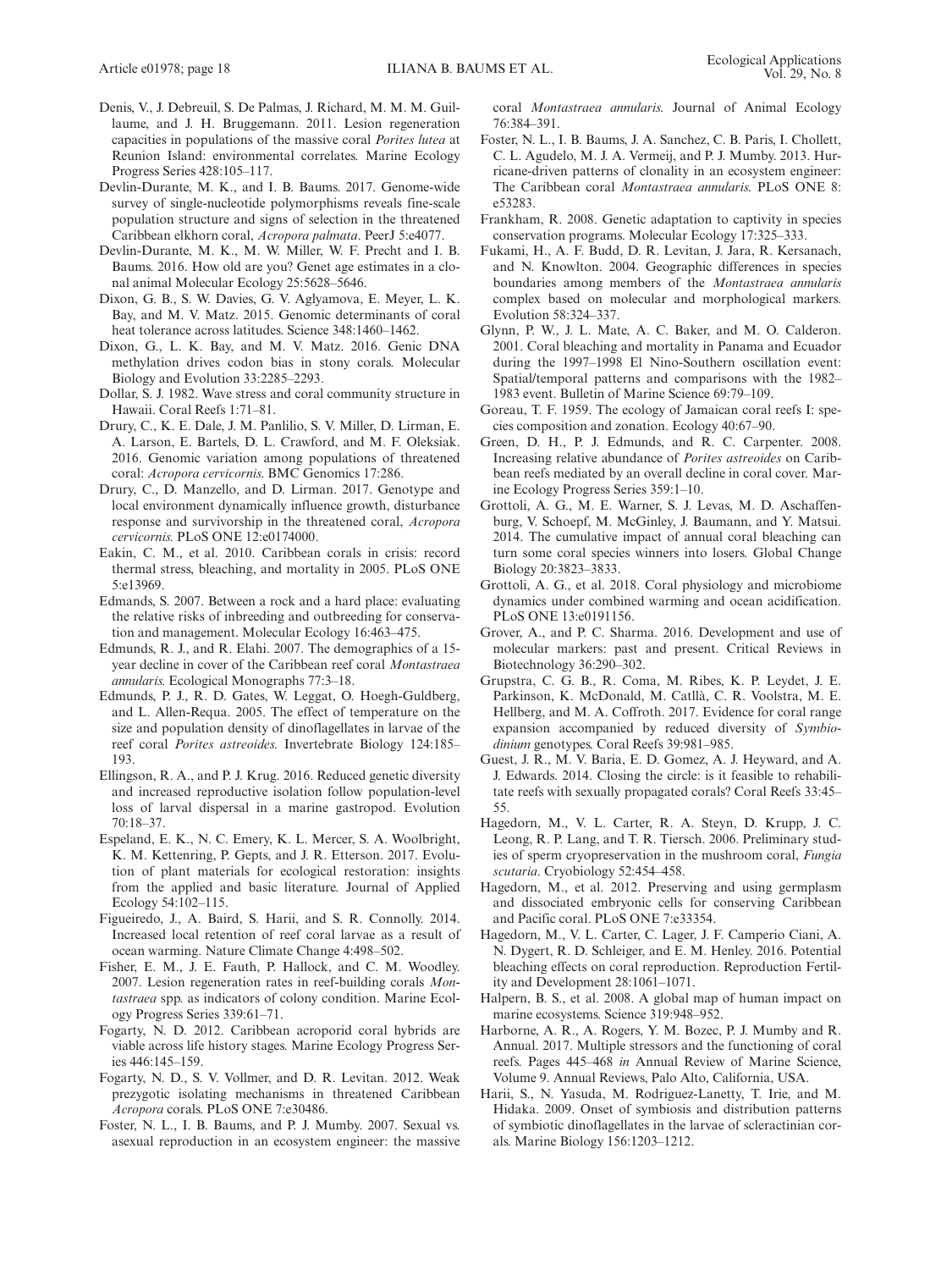- Herler, J., and M. Dirnwöber. 2011. A simple technique for measuring buoyant weight increment of entire, transplanted coral colonies in the field. Journal of Experimental Marine Biology and Ecology 407:250–255.
- Hermisson, J., and P. S. Pennings. 2005. Soft sweeps: molecular population genetics of adaptation from standing genetic variation. Genetics 169:2335–2352.
- Heyward, A. J., and A. P. Negri. 2010. Plasticity of larval precompetency in response to temperature: observations on multiple broadcast spawning coral species. Coral Reefs 29:631– 636.
- Hoegh-Guldberg, O., L. Hughes, S. McIntyre, D. B. Lindenmayer, C. Parmesan, H. P. Possingham, and C. D. Thomas. 2008. Assisted colonization and rapid climate change. Science 321:345–346.
- Hoffberg, S. L., T. J. Kieran, J. M. Catchen, A. Devault, B. C. Faircloth, R. Mauricio, and T. C. Glenn. 2016. RADcap: sequence capture of dual-digest RADseq libraries with identifiable duplicates and reduced missing data. Molecular Ecology Resources 16:1264–1278.
- Honnay, O., and B. Bossuyt. 2005. Prolonged clonal growth: escape route or route to extinction? Oikos 108:427–432.
- Horreo, J. L., A. G. Valiente, A. Ardura, A. Blanco, C. Garcia-Gonzalez, and E. Garcia-Vazquez. 2018. Nature versus nurture? Consequences of short captivity in early stages. Ecology and Evolution 8:521–529.
- Howells, E. J., V. H. Beltran, N. W. Larsen, L. K. Bay, B. L. Willis, and M. J. H. van Oppen. 2012. Coral thermal tolerance shaped by local adaptation of photosymbionts. Nature Climate Change 2:116–120.
- Howells, E. J., R. Berkelmans, M. J. H. van Oppen, B. L. Willis, and L. K. Bay. 2013. Historical thermal regimes define limits to coral acclimatization. Ecology 94:1078–1088.
- Hughes, A. D., and A. G. Grottoli. 2013. Heterotrophic compensation: A possible mechanism for resilience of coral reefs to global warming or a sign of prolonged stress? PLoS ONE 8:e81172.
- Hughes, T. P., and J. E. Tanner. 2000. Recruitment failure, life histories, and long-term decline of Caribbean corals. Ecology 81:2250–2263.
- Hughes, T. P., et al. 2018. Global warming transforms coral reef assemblages. Nature 556:492–496.
- Humanes, A., and C. Bastidas. 2015. In situ settlement rates and early survivorship of hard corals: a good year for a Caribbean reef. Marine Ecology Progress Series 539:139–151.
- Iglesias-Prieto, R., V. H. Beltran, T. C. LaJeunesse, H. Reyes-Bonilla, and P. E. Thome. 2004. Different algal symbionts explain the vertical distribution of dominant reef corals in the eastern Pacific. Proceedings of the Royal Society B 271:1757– 1763.
- IUCN/SSC. 2013. Guidelines for Reintroductions and Other Conservation Translocations. Version 1.0. IUCN Species Survival Commission, Gland, Switzerland.
- Iwao, K., N. Wada, A. Ohdera, and M. Omori. 2014. How many donor colonies should be cross-fertilized for nursery farming of sexually propagated corals? Journal of Natural Resources 5:521–526.
- Jarett, J. K., M. D. MacManes, K. M. Morrow, M. S. Pankey, and M. P. Lesser. 2017. Comparative genomics of color morphs in the coral Montastraea cavernosa. Scientific Reports 7:16039.
- Jokiel, P., J. E. Maragos, and L. Franzisket. 1978. Coral growth: buoyant weight technique. Pages 529–541 in D. Stoddart and R. Johannes, editors. Coral reefs: research methods. UNESCO, Paris, France.
- Jones, A. M., R. Berkelmans, M. J. H. van Oppen, J. C. Mieog, and W. Sinclair. 2008. A community change in the algal

endosymbionts of a scleractinian coral following a natural bleaching event: field evidence of acclimatization. Proceedings of the Royal Society B 275:1359–1365.

- Kenkel, C. D., G. Goodbody-Gringley, D. Caillaud, S. W. Davies, E. Bartels, and M. V. Matz. 2013. Evidence for a host role in thermotolerance divergence between populations of the mustard hill coral (Porites astreoides) from different reef environments. Molecular Ecology 22:4335–4348.
- Kenkel, C. D., A. T. Almanza, and M. V. Matz. 2015a. Finescale environmental specialization of reef-building corals might be limiting reef recovery in the Florida Keys. Ecology 96:3197–3212.
- Kenkel, C. D., S. P. Setta, and M. V. Matz. 2015b. Heritable differences in fitness-related traits among populations of the mustard hill coral, Porites astreoides. Heredity 115: 509–516.
- Kleypas, J. A., D. M. Thompson, F. S. Castruccio, E. N. Curchitser, M. Pinsky, and J. R. Watson. 2016. Larval connectivity across temperature gradients and its potential effect on heat tolerance in coral populations. Global Change Biology 22:3539–3549.
- Knowlton, N. 2001. The future of coral reefs. Proceedings of the National Academy of Sciences USA 98:5419–5425.
- Ktichen, S. A., A. Ratan, O. C. Bedoya-Reina, R. Burhans, N. D. Fogarty, W. Miller and I. B. Baums. 2019. Genomic Variants Among Threatened Acropora Corals. G3: Genes|Genomes|Genetics 9:1633–1646.
- Kuffner, I. B., and L. T. Toth. 2016. A geological perspective on the degradation and conservation of western Atlantic coral reefs. Conservation Biology 30:706–715.
- Kuffner, I. B., T. D. Hickey, and J. M. Morrison. 2013. Calcification rates of the massive coral Siderastrea siderea and crustose coralline algae along the Florida Keys (USA) outer-reef tract. Coral Reefs 32:987–997.
- Kuffner, I. B., E. Bartels, A. Stathakopoulos, I. C. Enochs, G. Kolodziej, L. T. Toth, and D. P. Manzello. 2017. Plasticity in skeletal characteristics of nursery-raised staghorn coral, Acropora cervicornis. Coral Reefs 36:679–684.
- Ladd, M. C., A. A. Shantz, E. Bartels, and D. E. Burkepile. 2017. Thermal stress reveals a genotype-specific tradeoff between growth and tissue loss in restored Acropora cervicornis. Marine Ecology Progress Series 572:129–139.
- Ladd, M. C., M. W. Miller, J. H. Hunt, W. C. Sharp, and D. E. Burkepile. 2018. Harnessing ecological processes to facilitate coral restoration. Frontiers in Ecology and the Environment 16:239–247.
- LaJeunesse, T. C. 2001. Investigating the biodiversity, ecology, and phylogeny of endosymbiotic dinoflagellates in the genus Symbiodinium using the its region: In search of a "species" level marker. Journal of Phycology 37:866–880.
- LaJeunesse, T. C., and D. J. Thornhill. 2011. Improved resolution of reef-coral endosymbiont (Symbiodinium) species diversity, ecology, and evolution through psbA non-coding region genotyping. PLoS ONE 6:2925–2934.
- LaJeunesse, T. C., R. Bhagooli, M. Hidaka, L. DeVantier, T. Done, G. W. Schmidt, W. K. Fitt, and O. Hoegh-Guldberg. 2004. Closely related Symbiodinium spp. differ in relative dominance in coral reef host communities across environmental, latitudinal and biogeographic gradients. Marine Ecology Progress Series 284:147–161.
- LaJeunesse, T. C., et al. 2010. Host-symbiont recombination versus natural selection in the response of coral-dinoflagellate symbioses to environmental disturbance. Proceedings of the Royal Society B 277:2925–2934.
- LaJeunesse, T. C., J. E. Parkinson, P. W. Gabrielson, H. J. Jeong, J. D. Reimer, C. R. Voolstra, and S. R. Santos. 2018. Systematic revision of Symbiodiniaceae highlights the antiquity and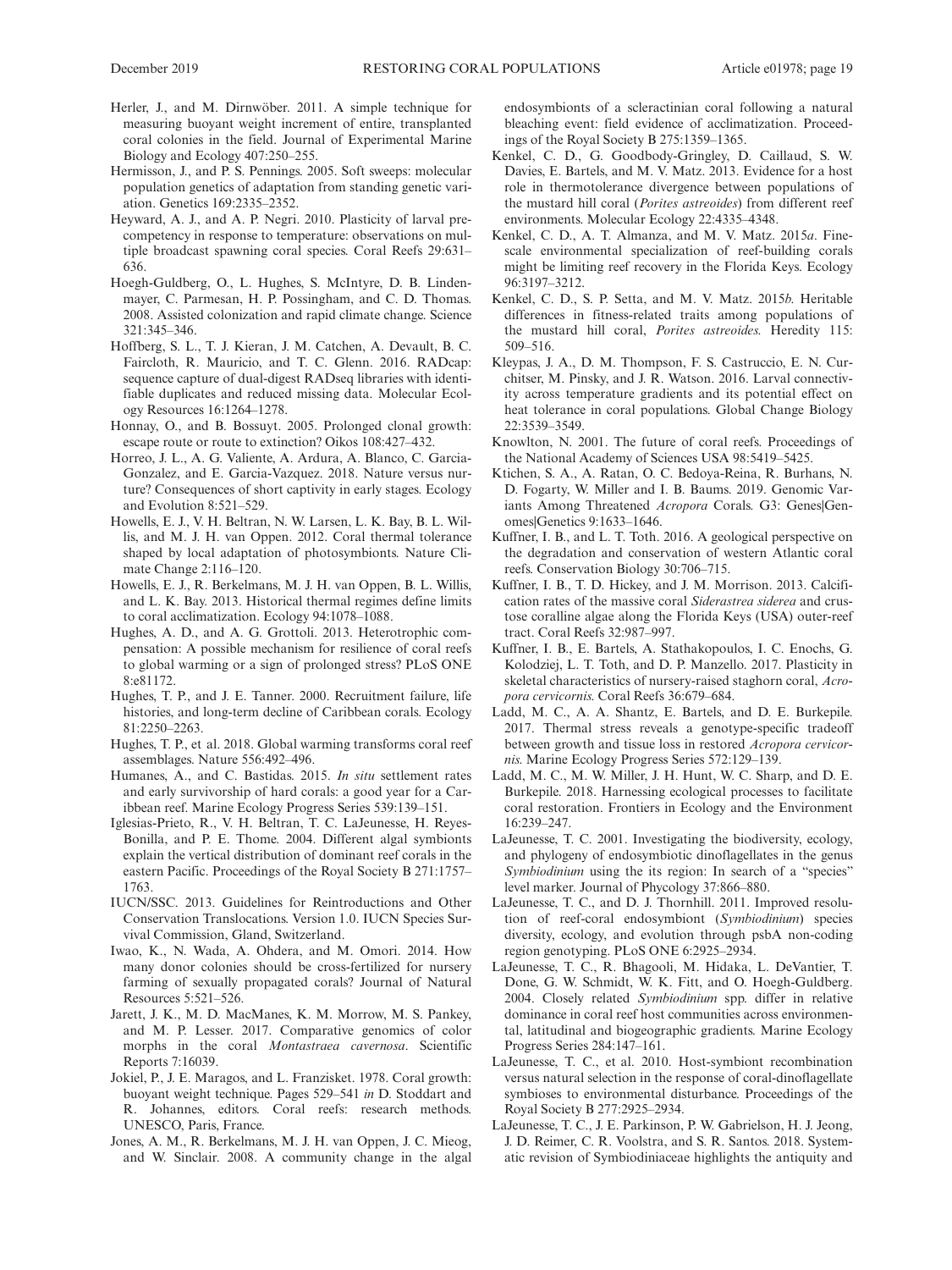diversity of coral endosymbionts. Current Biology 28:2570– 2580.e2576.

- Levas, S. J., A. G. Grottoli, A. Hughes, C. L. Osburn and Y. Matsui. 2013. Physiological and biogeochemical traits of bleaching and recovery in the mounding species of coral Porites lobata: Implications for resilience in mounding corals. PLoS ONE 8:e63267.
- Levas, S., V. Schoepf, M. E. Warner, M. Aschaffenburg, J. Baumann, and A. G. Grottoli. 2018. Long-term recovery of Caribbean corals from bleaching. Journal of Experimental Marine Biology and Ecology 506:124–134.
- Levitan, D. R., H. Fukami, J. Jara, D. Kline, T. M. McGovern, K. E. McGhee, C. A. Swanson, and N. Knowlton. 2004. Mechanisms of reproductive isolation among sympatric broadcast-spawning corals of the Montastraea annularis species complex. Evolution 58:308–323.
- Lewis, A. M., A. N. Chan, and T. C. LaJeunesse. 2018. New species of closely related endosymbiotic dinoflagellates in the greater Caribbean have niches corresponding to host coral phylogeny. Journal of Eukaryotic Microbiology 66:469–482.
- Libro, S., and S. V. Vollmer. 2016. Genetic signature of resistance to White Band Disease in the Caribbean staghorn coral Acropora cervicornis. PLoS ONE 11:11.
- Lirman, D., and S. Schopmeyer. 2016. Ecological solutions to reef degradation: optimizing coral reef restoration in the Caribbean and Western Atlantic. PeerJ 4:19.
- Lirman, D., N. Formel, S. Schopmeyer, J. Ault, S. Smith, D. Gilliam, and B. Riegl. 2014a. Percent recent mortality (PRM) of stony corals as an ecological indicator of coral reef condition. Ecological Indicators 44:120–127.
- Lirman, D., S. Schopmeyer, V. Galvan, C. Drury, A. C. Baker, and I. B. Baums. 2014b. Growth dynamics of the threatened Caribbean staghorn coral Acropora cervicornis: influence of host genotype, symbiont identity, colony size, and environmental setting. PLoS ONE 9:e107253.
- Little, A. F., M. J. H. van Oppen, and B. L. Willis. 2004. Flexibility in algal endosymbioses shapes growth in reef corals. Science 304:1492–1494.
- Lopez, J. V., R. Kersanach, S. A. Rehner, and N. Knowlton. 1999. Molecular determination of species boundaries in corals: genetic analysis of the Montastraea annularis complex using amplified fragment length polymorphisms and a microsatellite marker. Biological Bulletin 196:80–93.
- Matz, M. V., E. A. Treml, G. V. Aglyamova, and L. K. Bay. 2018. Potential and limits for rapid genetic adaptation to warming in a Great Barrier Reef coral. PLos Genetics 14:19.
- Maynard, J., et al. 2015. Projections of climate conditions that increase coral disease susceptibility and pathogen abundance and virulence. Nature Climate Change 5:688.
- McClenachan, L., G. O'Connor, B. P. Neal, J. M. Pandolfi, and J. B. C. Jackson. 2017. Ghost reefs: Nautical charts document large spatial scale of coral reef loss over 240 years. Science Advances 3:7.
- McIlroy, S. E., and M. A. Coffroth. 2017. Coral ontogeny affects early symbiont acquisition in laboratory reared recruits. Coral Reefs 36:927–932.
- Miller, M. W., K. E. Lohr, C. M. Cameron, D. E. Williams, and E. C. Peters. 2014. Disease dynamics and potential mitigation among restored and wild staghorn coral, Acropora cervicornis. PeerJ 2:e541.
- Miller, M. W., D. E. Williams and J. Fisch. 2016. Genet-specific spawning patterns in Acropora palmata. Coral Reefs 35:1393-1398.
- Miller, M. W., I. B. Baums, R. E. Pausch, A. J. Bright, C. M. Cameron, D. E. Williams, Z. J. Moffitt, and C. M. Woodley.

2017. Clonal structure and variable fertilization success in Florida Keys broadcast-spawning corals. Coral Reefs 37:239–249.

- Montoya Maya, P. H., K. P. Smit, A. J. Burt and S. Frias-Torres. 2016. Large-scale coral reef restoration could assist natural recovery in Seychelles, Indian Ocean. Nature Conservation 35:1393–1398.
- Moore, R. B., K. M. Ferguson, W. K. W. Loh, C. Hoegh-Guldberg, and D. A. Carter. 2003. Highly organized structure in the non-coding region of the psbA minicircle from clade C Symbiodinium. International Journal of Systematic and Evolutionary Microbiology 53:1725–1734.
- Morrison, J. M., I. B. Kuffner and T. D. Hickey. 2013. Methods for monitoring corals and crustose coralline algae to quantify in-situ calcification rates. U.S. Geological Survey Open-File Report 2013-1159, 11p.<http://pubs.usgs.gov/of/2013/1159/>.
- Morvezen, R., P. Boudry, J. Laroche, and G. Charrier. 2016. Stock enhancement or sea ranching? Insights from monitoring the genetic diversity, relatedness and effective population size in a seeded great scallop population (Pecten maximus). Heredity 117:142–148.
- Muller, E. M., E. Bartles, and I. B. Baums. 2018. Bleaching causes loss of disease resistance within the threatened coral species, Acropora cervicornis. eLife 7:e35066.
- Neely, K. L., C. Lewis, A. N. Chan, and I. B. Baums. 2018. Hermaphroditic spawning by the gonochoric pillar coral Dendrogyra cylindrus. Coral Reefs 37:1087–1092.
- Nitschke, M. R., S. K. Davy, and S. Ward. 2016. Horizontal transmission of Symbiodinium cells between adult and juvenile corals is aided by benthic sediment. Coral Reefs 35:335– 344.
- NMFS. 2015. Recovery plan for Elkhorn (Acropora palmata) and Staghorn (A. cervciornis) Corals. Prepared by the Acropora Recovery Team for the National Marine Fisheries Service. National Marine Fisheries Service, Silver Spring, Maryland, USA.
- O'Donnell, K. E., K. E. Lohr, E. Bartels, I. B. Baums, and J. T. Patterson. 2018. Acropora cervicornis genet performance and symbiont identity throughout the restoration process. Coral Reefs 37:1109–1118.
- Oliver, J., and R. Babcock. 1992. Aspects of the fertilization ecology of broadcast spawning corals - sperm dilution effects and insitu measurements of fertilization. Biological Bulletin 183:409–417.
- Palmer, C. V., N. G. Traylor-Knowles, B. L. Willis, and J. C. Bythell. 2011. Corals use similar immune cells and woundhealing processes as those of higher organisms. PLoS ONE 6:11.
- Palumbi, S. R., D. J. Barshis, N. Traylor-Knowles, and R. A. Bay. 2014. Mechanisms of reef coral resistance to future climate change. Science 344:895–898.
- Parkinson, J. E. and I. B. Baums. 2014. The extended phenotypes of marine symbioses: ecological and evolutionary consequences of intraspecific genetic diversity in coral-algal associations. Frontiers in Microbiology 5:445.
- Parkinson, J. E., A. T. Banaszak, N. S. Altman, T. C. LaJeunesse, and I. B. Baums. 2015a. Intraspecific diversity among partners drives functional variation in coral symbioses. Scientific Reports 5:15667.
- Parkinson, J. E., M. A. Coffroth, and T. C. LaJeunesse. 2015b. New species of Clade B Symbiodinium (Dinophyceae) from the greater Caribbean belong to different functional guilds: S. aenigmaticum sp. nov., S. antillogorgium sp. nov., S. endomadracis sp. nov., and S. pseudominutum sp. nov. Journal of Phycology 51:850–858.
- Parkinson, J., et al. 2018a. Molecular tools for coral reef restoration: beyond biomarker discovery. OSF Preprints.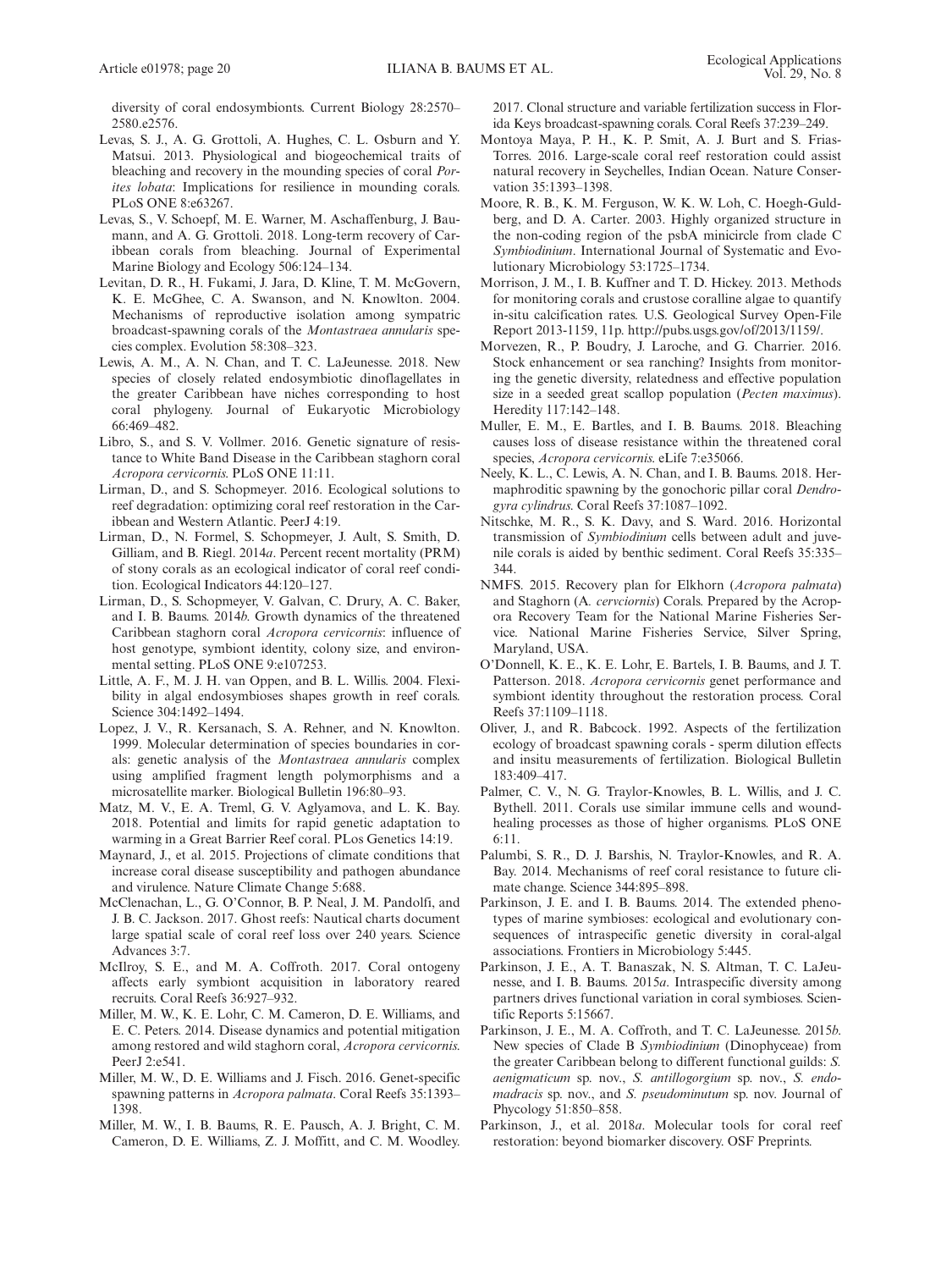- Parkinson, J. E., E. Bartels, M. K. Devlin-Durante, C. Lustic, K. Nedimyer, S. Schopmeyer, D. Lirman, T. C. LaJeunesse, and I. B. Baums. 2018b. Extensive transcriptional variation poses a challenge to thermal stress biomarker development for endangered corals. Molecular Ecology 27:1103–1119.
- Pausch, R. E., D. E. Williams, and M. W. Miller. 2018. Impacts of fragment genotype, habitat, and size on outplanted elkhorn coral success under thermal stress. Marine Ecology Progress Series 592:109–117.
- Peixoto, R. S., P. M. Rosado, D. C. Leite, A. S. Rosado, and D. G. Bourne. 2017. Beneficial microorganisms for corals (BMC): Proposed mechanisms for coral health and resilience. Frontiers in Microbiology 8:341.
- Pereira, R. J., F. S. Barreto, and R. S. Burton. 2014. Ecological novelty by hybridization: experimental evidence for increased thermal tolerance by transgressive segregation in Tigriopus californicus. Evolution 68:204–215.
- Perry, C. T., et al. 2018. Loss of coral reef growth capacity to track future increases in sea level. Nature 558:396–400.
- Pettay, D. T., and T. C. LaJeunesse. 2007. Microsatellites from clade B Symbiodinium spp. specialized for Caribbean corals in the genus Madracis. Molecular Ecology Notes 7:1271– 1274.
- Pettay, D. T., and T. C. LaJeunesse. 2009. Microsatellite loci for assessing genetic diversity, dispersal and clonality of coral symbionts in 'stress-tolerant' clade D Symbiodinium. Molecular Ecology Resources 9:1022–1025.
- Pettay, D. T., D. C. Wham, R. T. Smith, R. Iglesias-Prieto, and T. C. LaJeunesse. 2015. Microbial invasion of the Caribbean by an Indo-Pacific coral zooxanthella. Proceedings of the National Academy of Sciences USA 112:7513–7518.
- Phillips, K. P., T. H. Jorgensen, K. G. Jolliffe, and D. S. Richardson. 2017. Evidence of opposing fitness effects of parental heterozygosity and relatedness in a critically endangered marine turtle? Journal of Evolutionary Biology 30:1953–1965.
- Pinzón, J., M. Devlin-Durante, M. Weber, I. Baums, and T. LaJeunesse. 2011. Microsatellite loci for Symbiodinium A3; (S. fitti) a common algal symbiont among Caribbean Acropora; (stony corals) and Indo-Pacific giant clams (Tridacna). Conservation Genetics Resources 3:45–47.
- Pochon, X., P. Wecker, M. Stat, V. Berteaux-Lecellier, and G. Lecellier. 2018. Towards an in-depth characterization of Symbiodiniaceae in tropical giant clams via multiplex metabarcoding. PeerJ Preprints6:e27313v27311.
- Poland, D. M., and M. A. Coffroth. 2017. Trans-generational specificity within a cnidarian–algal symbiosis. Coral Reefs  $36.119 - 129$
- Polato, N. R., C. R. Voolstra, J. Schnetzer, M. K. DeSalvo, C. J. Randall, A. M. Szmant, M. Medina, and I. B. Baums. 2010. Location-specific responses to thermal stress in larvae of the reef-building coral Montastraea faveolata. PLoS ONE 5:e11221.
- Pollock, F. J., et al. 2017. Coral larvae for restoration and research: a large-scale method for rearing Acropora millepora larvae, inducing settlement, and establishing symbiosis. PeerJ 5:e3732.
- Prada, C., and M. E. Hellberg. 2013. Long prereproductive selection and divergence by depth in a Caribbean candelabrum coral. Proceedings of the National Academy of Sciences USA 110:3961–3966.
- Prada, C., B. Hanna, A. F. Budd, C. M. Woodley, J. Schmutz, J. Grimwood, R. Iglesias-Prieto, J. M. Pandolfi, D. Levitan, and K. G. Johnson. 2016. Empty niches after extinctions increase population sizes of modern corals. Current Biology 26:3190–3194.
- Precht, W. F., B. E. Gintert, M. L. Robbart, R. Fura, and R. van Woesik. 2016. Unprecedented disease-related coral mortality in southeastern Florida. Scientific Reports 6:31374.
- Pritchard, V. L., V. L. Knutson, M. Lee, J. Zieba, and S. Edmands. 2013. Fitness and morphological outcomes of many generations of hybridization in the copepod Tigriopus californicus. Journal of Evolutionary Biology 26:416–433.
- Prober, S., M. Byrne, E. McLean, D. Steane, B. Potts, R. Vaillancourt and W. Stock. 2015. Climate-adjusted provenancing: a strategy for climate-resilient ecological restoration. Frontiers in Ecology and Evolution 3. [https://doi.org/10.3389/fevo.](https://doi.org/10.3389/fevo.2015.00065) [2015.00065](https://doi.org/10.3389/fevo.2015.00065).
- Puckett, E. E. 2017. Variability in total project and per sample genotyping costs under varying study designs including with microsatellites or SNPs to answer conservation genetic questions. Conservation Genetics Resources 9:289–304.
- Quigley, K. M., S. W. Davies, C. D. Kenkel, B. L. Willis, M. V. Matz, and L. K. Bay. 2014. Deep-sequencing method for quantifying background abundances of Symbiodinium types: exploring the rare Symbiodinium biosphere in reef-building corals. PLoS ONE 9:e94297.
- Quigley, K. M., L. K. Bay, and B. L. Willis. 2018. Leveraging new knowledge of Symbiodinium community regulation in corals for conservation and reef restoration. Marine Ecology Progress Series 600:245–253.
- Ralls, K., J. D. Ballou, M. R. Dudash, M. D. B. Eldridge, C. B. Fenster, R. C. Lacy, P. Sunnucks, and R. Frankham. 2018. Call for a paradigm shift in the genetic management of fragmented populations. Conservation Letters 11:e12412.
- Raymundo, L. J., and A. P. Maypa. 2004. Getting bigger faster: Mediation of size-specific mortality via fusion in juvenile coral transplants. Ecological Applications 14:281–295.
- Riegl, B. M., S. J. Purkis, A. S. Al-Cibahy, M. A. Abdel-Moati, and O. Hoegh-Guldberg. 2011. Present limits to heat-adaptability in corals and population-level responses to climate extremes. PLoS ONE 6:e24802.
- Rodrigues, L. J., and A. G. Grottoli. 2007. Energy reserves and metabolism as indicators of coral recovery from bleaching. Limnology and Oceanography 52:1874–1882.
- Rogers, C. S., H. C. Fitz, M. Gilnack, J. Beets, and J. Hardin. 1984. Scleractinian coral recruitment patterns at Salt River Submarine Canyon, St-Croix, United States Virgin Islands. Coral Reefs 3:69–76.
- Rohwer, F., M. Breitbart, J. Jara, F. Azam, and N. Knowlton. 2001. Diversity of bacteria associated with the Caribbean coral Montastraea franksi. Coral Reefs 20:85–91.
- Rowan, R., and N. Knowlton. 1995. Intraspecific diversity and ecological zonation in coral-algal symbiosis. Proceedings of the National Academy of Sciences USA 92:2850–2853.
- Rowan, R., N. Knowlton, A. Baker, and J. Jara. 1997. Landscape ecology of algal symbionts creates variation in episodes of coral bleaching. Nature 388:265–269.
- Santos, S. R., and M. A. Coffroth. 2003. Molecular genetic evidence that dinoflagellates belonging to the genus Symbiodinium freudenthal are haploid. Biological Bulletin 204:10-20.
- Santos, S. R., D. J. Taylor, R. A. III Kinzie, M. Hidaka, K. Sakai, and M. A. Coffroth. 2002. Molecular phylogeny of symbiotic dinoflagellates inferred from partial chloroplast large subunit (23S)-rDNA sequences. Molecular Phylogenetics and Evolution 23:97–111.
- Schoenberg, D., and R. Trench. 1980. Genetic variation in Symbiodinium (= Gymnodinium) microadriaticum Freudenthal, and specificity in its symbiosis with marine invertebrates. I. Isoenzyme and soluble protein patterns of axenic cultures of Symbiodinium microadriaticum. Proceedings of the Royal Society B 207:405–427.
- Schoepf, V., C. P. Jury, R. J. Toonen and M. T. McCulloch. 2017. Coral calcification mechanisms facilitate adaptive responses to ocean acidification. Proceedings of the Royal Society B 284.<https://doi.org/10.1098/rspb.2017.2117>.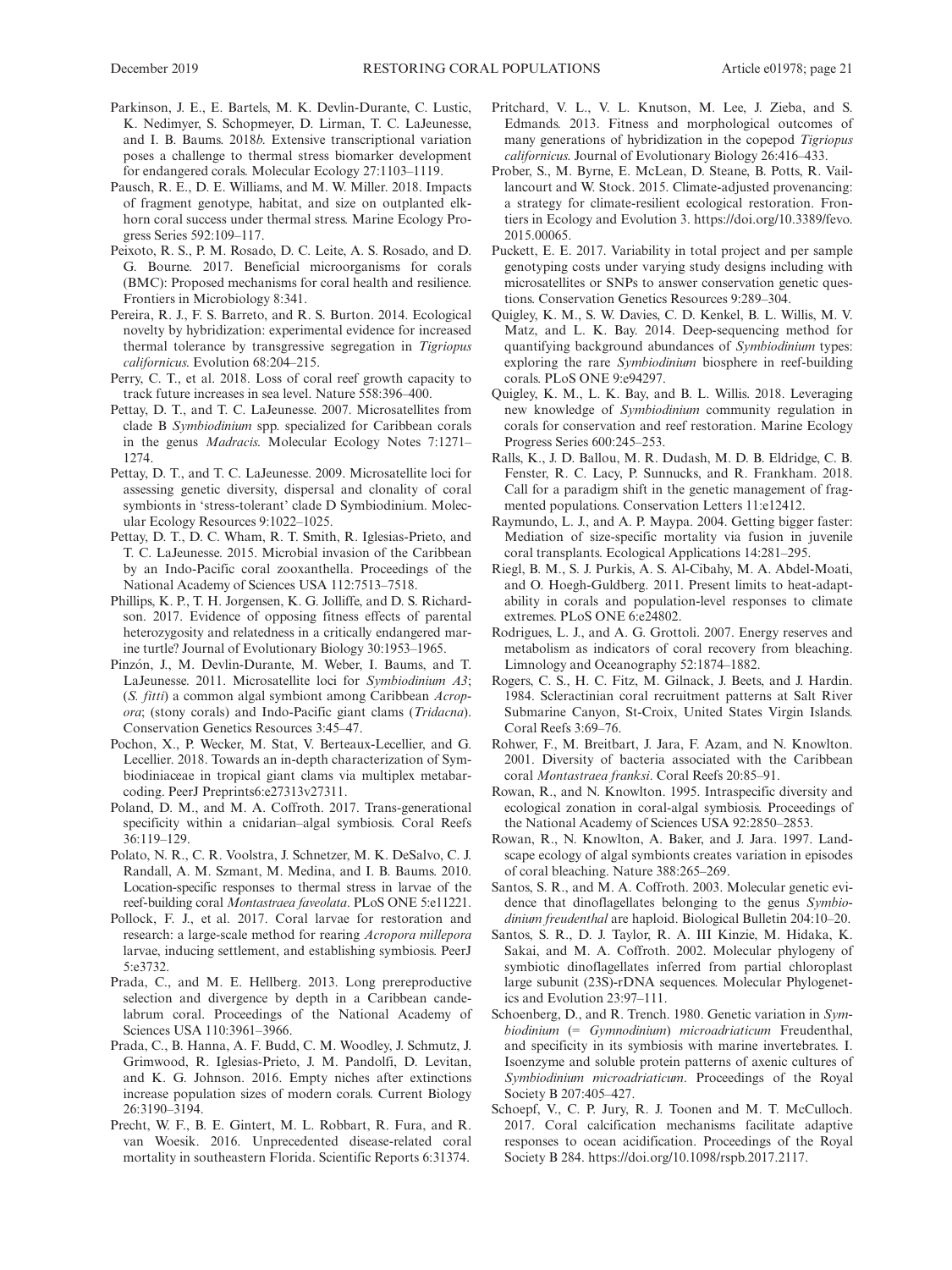- Schwarz, J. A., D. A. Krupp, and V. M. Weis. 1999. Late larval development and onset of symbiosis in the scleractinian coral fungia scutaria. Biological Bulletin 196:70–79.
- Serrano, X., I. B. Baums, K. O'Reilly, T. B. Smith, R. J. Jones, T. L. Shearer, F. L. Nunes, and A. C. Baker. 2014. Geographic differences in vertical connectivity in the Caribbean coral Montastraea cavernosa despite high levels of horizontal connectivity at shallow depths. Molecular Ecology 23:4226– 4240.
- Serrano, X. M., I. B. Baums, T. B. Smith, R. J. Jones, T. L. Shearer, and A. C. Baker. 2016. Long distance dispersal and vertical gene flow in the Caribbean brooding coral Porites astreoides. Scientific Reports 6:21619.
- Severance, E. G., A. M. Szmant, and S. A. Karl. 2004. Microsatellite loci isolated from the Caribbean coral, Montastraea annularis. Molecular Ecology Notes 4:74–76.
- Sgrò, C. M., A. J. Lowe, and A. A. Hoffmann. 2011. Building evolutionary resilience for conserving biodiversity under climate change. Evolutionary Applications 4:326–337.
- Shearer, T., and M. Coffroth. 2004. Isolation of microsatellite loci from the scleractinian corals, Montastraea cavernosa and Porites astreoides. Molecular Ecology Resources 4:435– 437.
- Smith, T. B., M. E. Brandt, J. M. Calnan, R. S. Nemeth, J. Blondeau, E. Kadison, M. Taylor, and P. Rothenberger. 2013. Convergent mortality responses of Caribbean coral species to seawater warming. Ecosphere 4:art87.
- Smith, E. G., R. N. Ketchum, and J. A. Burt. 2017. Host specificity of Symbiodinium variants revealed by an ITS2 metahaplotype approach. ISME Journal 11:1500.
- Soong, K., and J. C. Lang. 1992. Reproductive integration in reef corals. Biological Bulletin 183:418–431.
- Storlazzi, C. D., et al. 2018. Most atolls will be uninhabitable by the mid-21st century because of sea-level rise exacerbating wave-driven flooding. Science Advances 4:eaap9741.
- The Nature Conservancy. 2018. Larval propagation. vhttp:// www.reefresilience.org/restoration/coral-populations/larvalpropagation/
- Thomas, L., G. A. Kendrick, W. J. Kennington, Z. T. Richards, and M. Stat. 2014. Exploring Symbiodinium diversity and host specificity in Acropora corals from geographical extremes of Western Australia with 454 amplicon pyrosequencing. Molecular Ecology 23:3113–3126.
- Torda, G., et al. 2017. Rapid adaptive responses to climate change in corals. Nature Climate Change 7:627–636.
- Toth, L. T., I. B. Kuffner, A. Stathakopoulos, and E. A. Shinn. 2018. A 3,000-year lag between the geological and ecological shutdown of Florida's coral reefs. Global Change Biology 24:5471–5483.
- Tringali, M. D., et al. 2007. Genetic Policy for the Release of Finfishes in Florida. Publication No. IHR-2007-001. Florida Fish and Wildlife Research Institute, Talahassee, Florida, USA.
- Uzoh, F. C. C. and M. W. Ritchie. 1996. Crown area equations for 13 species of trees and shrubs in Northern California and Southwestern Oregon. USDA Forest Service Pacific Southwest Research Station Research Paper, Albany, CA.
- van Hooidonk, R., J. Maynard, J. Tamelander, J. Gove, G. Ahmadia, L. Raymundo, G. Williams, S. F. Heron, and S. Planes. 2016. Local-scale projections of coral reef futures and implications of the Paris Agreement. Scientific Reports 6:8.
- van Oppen, M. 2001. In vitro establishment of symbiosis in Acropora millepora planulae. Coral Reefs 20:200–200.
- van Oppen, M. J. H., J. K. Oliver, H. M. Putnam, and R. D. Gates. 2015. Building coral reef resilience through assisted evolution. Proceedings of the National Academy of Sciences USA 112:2307–2313.
- Van Oppen, M. J. H., P. Souter, E. J. Howells, A. Heyward, and R. Berkelmans. 2011. Novel genetic diversity through somatic mutations: fuel for adaptation of reef corals? Diversity 3:405– 423.
- Van Veghel, M. L. and R. P. Bak. 1993. Intraspecific variation of a dominant Caribbean reef building coral, Montastrea annularis: genetic, behavioral and morphometric aspects. Marine Ecology Progress Series 92:255–265.
- van Woesik, R., W. J. Scott, and R. B. Aronson. 2014. Lost opportunities: Coral recruitment does not translate to reef recovery in the Florida Keys. Marine Pollution Bulletin 88:110–117.
- Vermeij, M. J. A., J. Bakker, N. V. d. Hal and R. P. M. Bak. 2011. Juvenile coral abundance has decreased by more than 50% in only three decades on a small Caribbean island. Diversity 3:296–307.
- Veron, J. E. N. 1995. Corals in space and time. The biogeography and evolution of the Scleractinia. Cornell University Press, Ithaca, New Jeresey, USA.
- Vollmer, S. V., and S. R. Palumbi. 2002. Hybridization and the evolution of reef coral diversity. Science 296:2023–2025.
- Walton, C. J., N. K. Hayes and D. S. Gilliam. 2018. Impacts of a regional, multi-year, multi-species coral disease outbreak in Southeast Florida. Frontiers in Marine Science 5. [https://doi.](https://doi.org/10.3389/fmars.2018.00323) [org/10.3389/fmars.2018.00323](https://doi.org/10.3389/fmars.2018.00323).
- Weil, E. 1992. Genetic and morphological variation in Caribbean and eastern Pacific Porites (Anthozoa, Scleractinia). Preliminary results. Pages 643–655 in Proceedings of the Seventh International Coral Reef Symposium, Guam, Volume 2
- Weis, V. M., W. S. Reynolds, M. D. deBoer, and D. A. Krupp. 2001. Host-symbiont specificity during onset of symbiosis between the dinoflagellates Symbiodinium spp. and planula larvae of the scleractinian coral Fungia scutaria. Coral Reefs 20:301–308.
- Wham, D. C., D. T. Pettay, and T. C. LaJeunesse. 2011. Microsatellite loci for the host-generalist "zooxanthella" Symbiodinium trenchi and other Clade D Symbiodinium. Conservation Genetics Resources 3:541–544.
- Whiteley, A. R., S. W. Fitzpatrick, W. C. Funk, and D. A. Tallmon. 2015. Genetic rescue to the rescue. Trends in Ecology & Evolution 30:42–49.
- Williams, D. E., M. W. Miller, and K. L. Kramer. 2008. Recruitment failure in Florida Keys Acropora palmata, a threatened Caribbean coral. Coral Reefs 27:697–705.
- Williams, A. V., P. G. Nevill, and S. L. Krauss. 2014a. Next generation restoration genetics: applications and opportunities. Trends in Plant Science 19:529–537.
- Williams, D. E., M. W. Miller, and I. B. Baums. 2014b. Cryptic changes in the genetic structure of a highly clonal coral population and the relationship with ecological performance. Coral Reefs 33:595–606.
- Willis, B. L., M. J. H. van Oppen, D. J. Miller, S. V. Vollmer, and D. J. Ayre. 2006. The role of hybridization in the evolution of reef corals. Annual Review of Ecology Evolution and Systematics 37:489–517.
- Wood, S., I. B. Baums, C. B. Paris, A. Ridgwell, W. S. Kessler, and E. J. Hendy. 2016. El Nino and coral larval dispersal ~ across the eastern Pacific marine barrier. Nature Communications 7:12571.
- Yamashita, H., G. Suzuki, T. Hayashibara, and K. Koike. 2013. Acropora recruits harbor "rare" Symbiodinium in the environmental pool. Coral Reefs 32:355–366.
- Yamashita, H., G. Suzuki, C. Shinzato, M. Jimbo, and K. Koike. 2018. Symbiosis process between Acropora larvae and Symbiodinium differs even among closely related Symbiodinium types. Marine Ecology Progress Series 592:119–128.